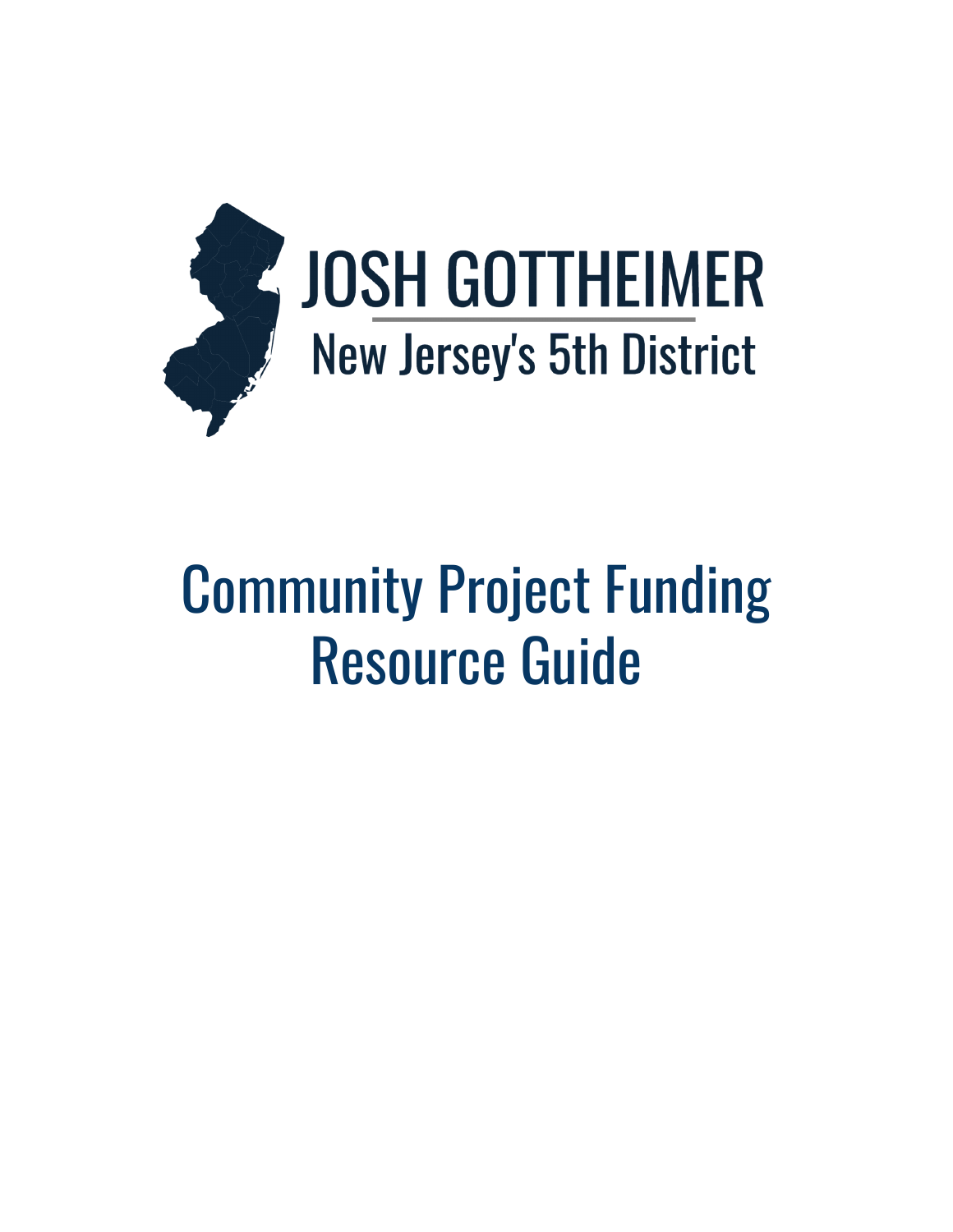

March 29, 2022

Dear Mayor: Dear Councilmember: Dear County Commissioner:

As part of my continued work to claw our federal tax dollars back to New Jersey from Washington, I am glad to bring to your attention my annual Community Project Funding process.

Last year, Congress institutedCommunity Project Funding (CPF). CPF was a new initiative for Fiscal Year 2022, allowingMembers of Congress to request direct funding for projects that benefit the communities they represent. The initiative entails stringent eligibility, ethics, and transparency guardrails and is only available to state, local, tribal, and territorial governments, as well as some non-profits. Additionally, only projects with evidence of strong support from the community will be considered, and evidence of this support and community need is required as part of your submission. I am committed to transparency in government spending, reducing wasteful spending, and ensuring that New Jersey federal tax dollars are used wisely and effectively right here in our North Jersey communities.

Each Member of Congress is limited to only 15 Community Projects Funding requests, and given the number of proposals that the House Appropriations Committee will receive, a request from my Office is not a guarantee of funding. Additionally, only certain projects will be eligible for these requests under criteria established by the House. My team will work with you to determine if your project(s) are good candidates for this new opportunity, and we will also identify any other potential competitive grant opportunities to meet your community's needs.

## **To meet my House deadlines for these funding opportunities, I ask that you submitthe documents we are requesting to my Office for review no later than Tuesday, April 19, 2022 by 5 PM EDT.**

Please submit all requests through my Office's form, which can be found at <https://gottheimer.house.gov/constituent-services/communityprojectfunding.htm>. You may also contact Shay Battle in my Glen Rock Office at 201-389-1100 with any questions. Once we review your submitted requests, we may follow up with you for additional information.

You can find the needed forms and additional information on my website at gottheimer.house.gov and in this resource guide.

Thank you again for your interest in this year's federal funding opportunity. My team and I are available to answer your questions as needed. I look forward to working with you to claw back more federal dollars to New Jersey's Fifth Congressional District.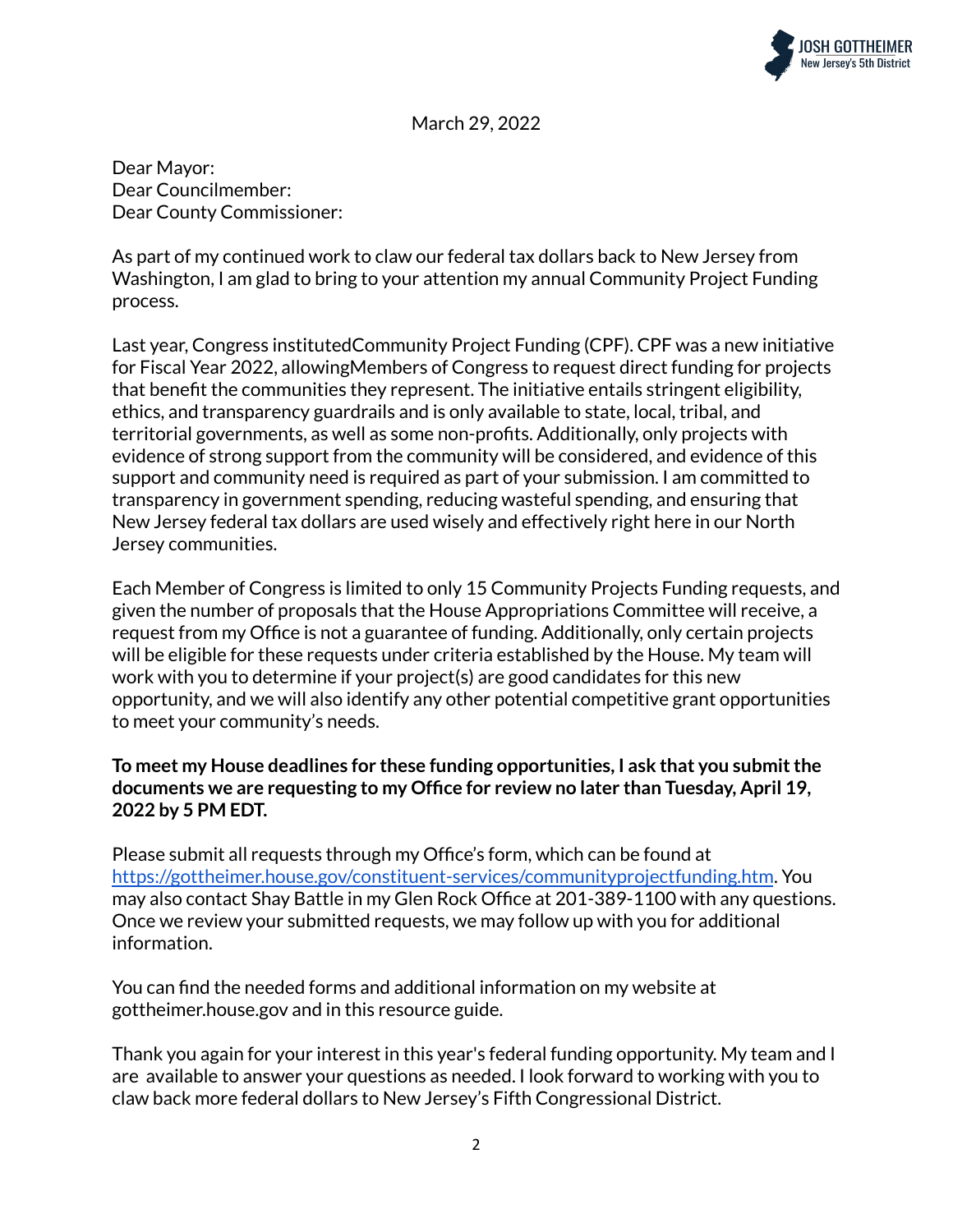

Sincerely,

Josh Gottheimer MEMBER OF CONGRESS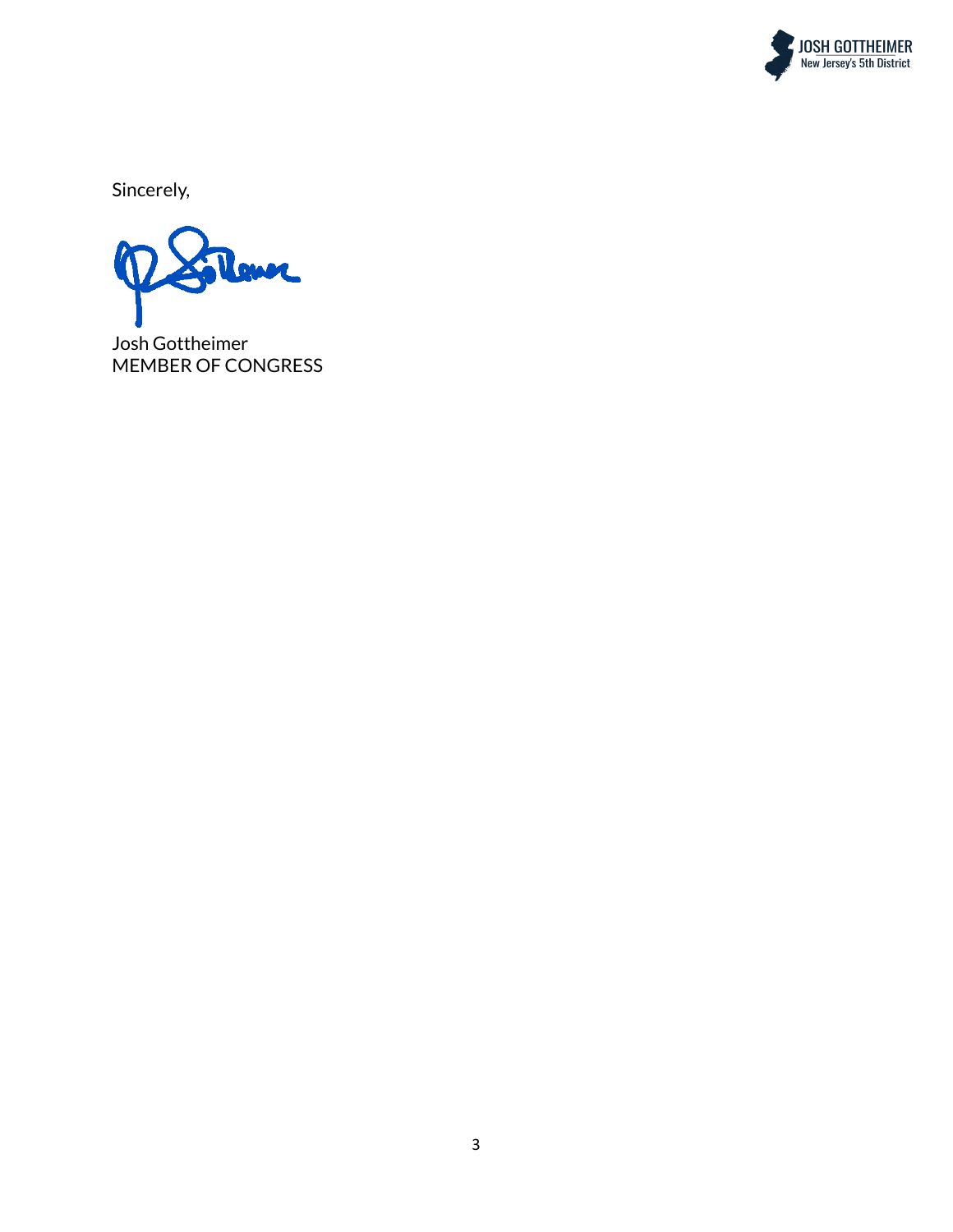

# *Table of Contents*

| <b>Contact Information</b>                                                                                                                                                                                                                                                                                                                                                                                                                                                                                                     | 5                                                       |
|--------------------------------------------------------------------------------------------------------------------------------------------------------------------------------------------------------------------------------------------------------------------------------------------------------------------------------------------------------------------------------------------------------------------------------------------------------------------------------------------------------------------------------|---------------------------------------------------------|
| Overview of the Appropriations Process                                                                                                                                                                                                                                                                                                                                                                                                                                                                                         | 6                                                       |
| Overview of the Community Project Funding Process                                                                                                                                                                                                                                                                                                                                                                                                                                                                              | 7                                                       |
| Community Project Funding Eligible Accounts<br>Agriculture Subcommittee<br>Commerce, Justice, and Science Subcommittee<br>Defense<br><b>Energy and Water Development Subcommittee</b><br><b>Financial Services and General Government Subcommittee</b><br><b>Homeland Security Subcommittee</b><br>Interior and Environment Subcommittee<br>Labor, Health and Human Services, and Education Subcommittee<br>Military Construction, Veterans Affairs Subcommittee<br>Transportation, Housing and Urban Development Subcommittee | 8<br>11<br>13<br>14<br>15<br>18<br>21<br>25<br>29<br>32 |
| <b>Frequently Asked Questions</b>                                                                                                                                                                                                                                                                                                                                                                                                                                                                                              | 33                                                      |
| <b>Other Federal Funding Resources</b><br><b>Key Resources</b>                                                                                                                                                                                                                                                                                                                                                                                                                                                                 | 37<br>37                                                |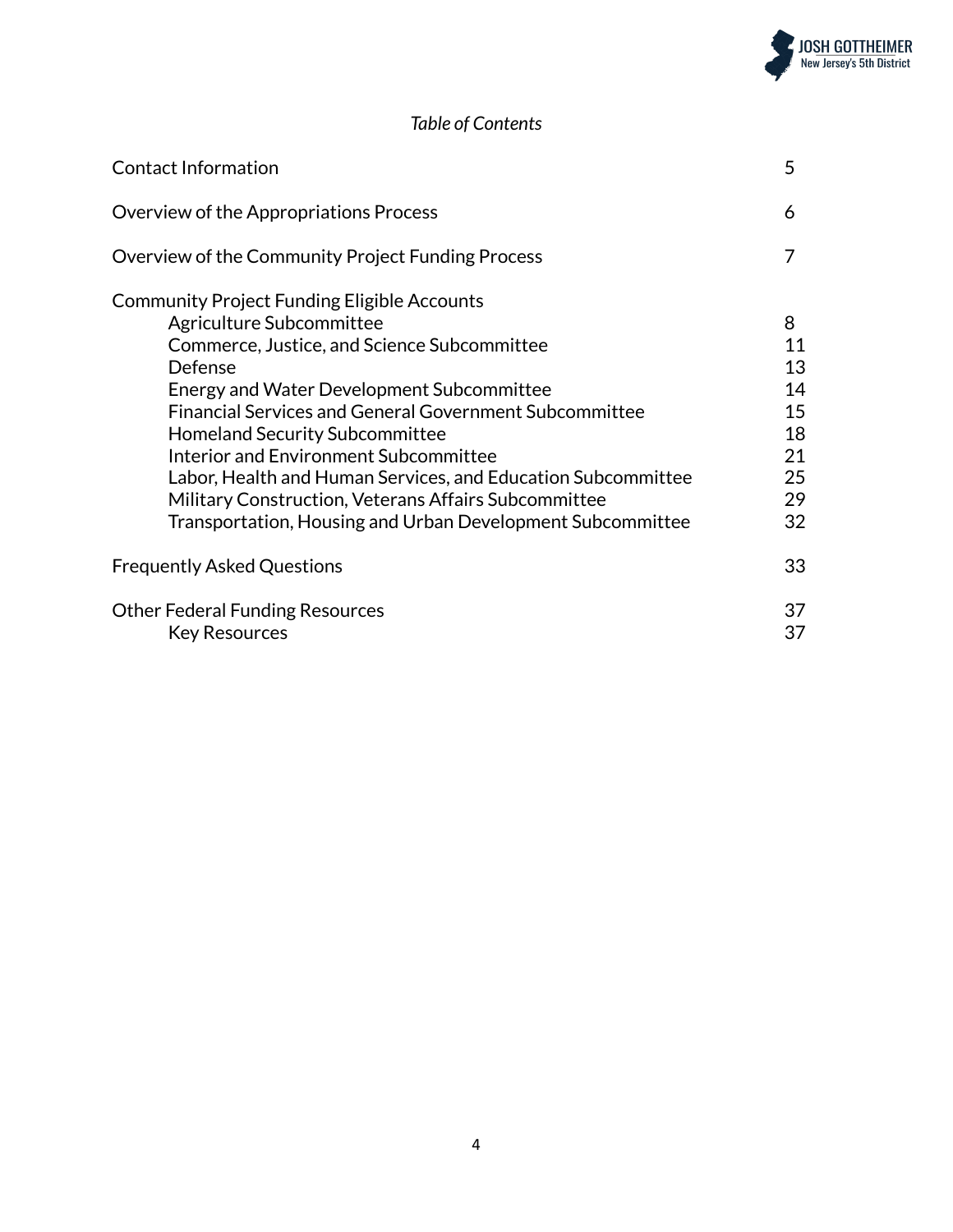

# **Contact Information**

- 1) Please submit all FY 2023 Programmatic or Language Appropriations requests through my Office's form at <https://gottheimer.house.gov/constituent-services/appropriations-requests.htm>
- The deadline to submit a programmatic or language request for FY 2023 is April 12, 2022 by 5:00 pm EDT.
- 2) Please submit all FY 2023 Community Project Funding requests through my Office's form at <https://gottheimer.house.gov/constituent-services/communityprojectfunding.htm>
- The deadline to submit a Community Project Funding request is April 19, 2022 by 5:00 pm EDT.

For specific questions, please reach out to my team by emailing [GottheimerAppropriations@mail.house.gov](mailto:GottheimerAppropriations@mail.house.gov).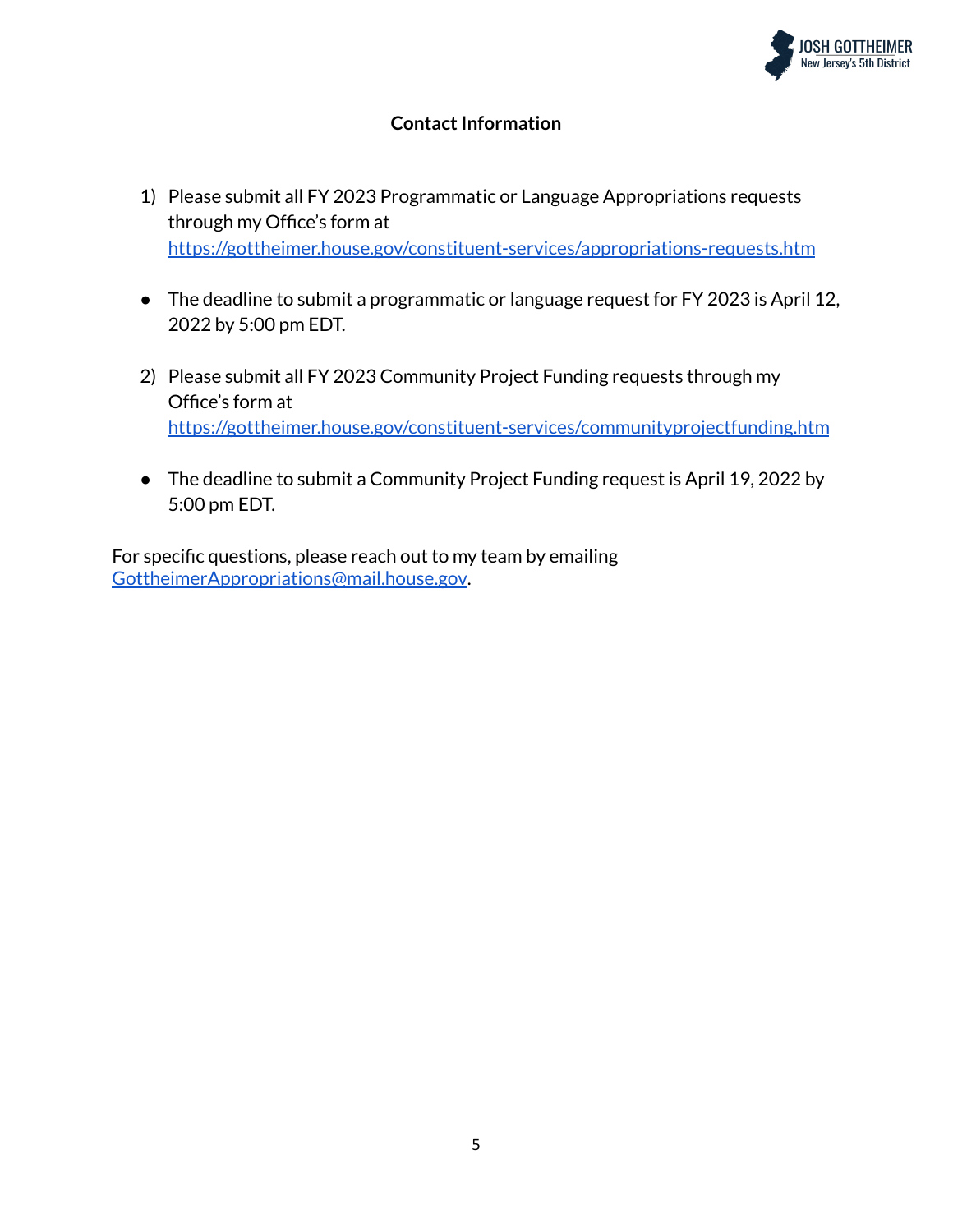

### **Overview ofthe Appropriations Process**

Every year, the United States Congress considers and enacts annual appropriations bills, which provide the federal government with the funding it needs to operate. These bills fund numerous activities, including government operations, medical research, national defense, infrastructure, and education.

It is critical that the federal government invests in the policies and programs that help move our communities, state, and country forward.

You or your organization may submit a community project, programmatic or language requests. Community project requests may include funding for a community center, senior center, recreation center or park, water infrastructure, transportation infrastructure, health care services, education programs, social services, police services or equipment, and other local government projects and programs. Programmatic requests include funding for specific federal programs that are important to you or your organization. Language requests include specific policy directives to federal agencies.

The Community Project Funding initiative entails stringent eligibility, ethics, and transparency guardrails and is only available to state, local, tribal, and territorial governments, as well as some non-profits. Additionally, only projects with evidence of strong support from the community will be considered, and evidence of this support and community need is required as part of your submission.

**Requests for community projects are due on April 19 by 5:00 PM EDT. Requests for programs, and language are due on April 12 by 5:00 PM EDT** You and your organization should begin developing your request well in advance to ensure that your request is submitted properly and tailored to the needs of your project. As you develop your request, please feel free to contact my team at [GottheimerAppropriations@mail.house.gov](mailto:GottheimerAppropriations@mail.house.gov). and use this resource guide to ensure your project request meets all requirements.

In order to submit a request, please complete the form on my website at <https://gottheimer.house.gov/constituent-services/communityprojectfunding.htm>

We cannot guarantee that requests submitted after the deadline noted on my form will be considered. If you have problems or questions while completing these forms, please feel free to contact my staff. My staff is unable to forward request forms to other Congressional or Senate offices.

My team will review each request. The entire appropriations process can take several months. Appropriations bills approved by the House Appropriations Committees must be agreed to by both houses of Congress and signed into law by the President before the end of the fiscal year on September 30, 2022; however, the process often extends beyond this date.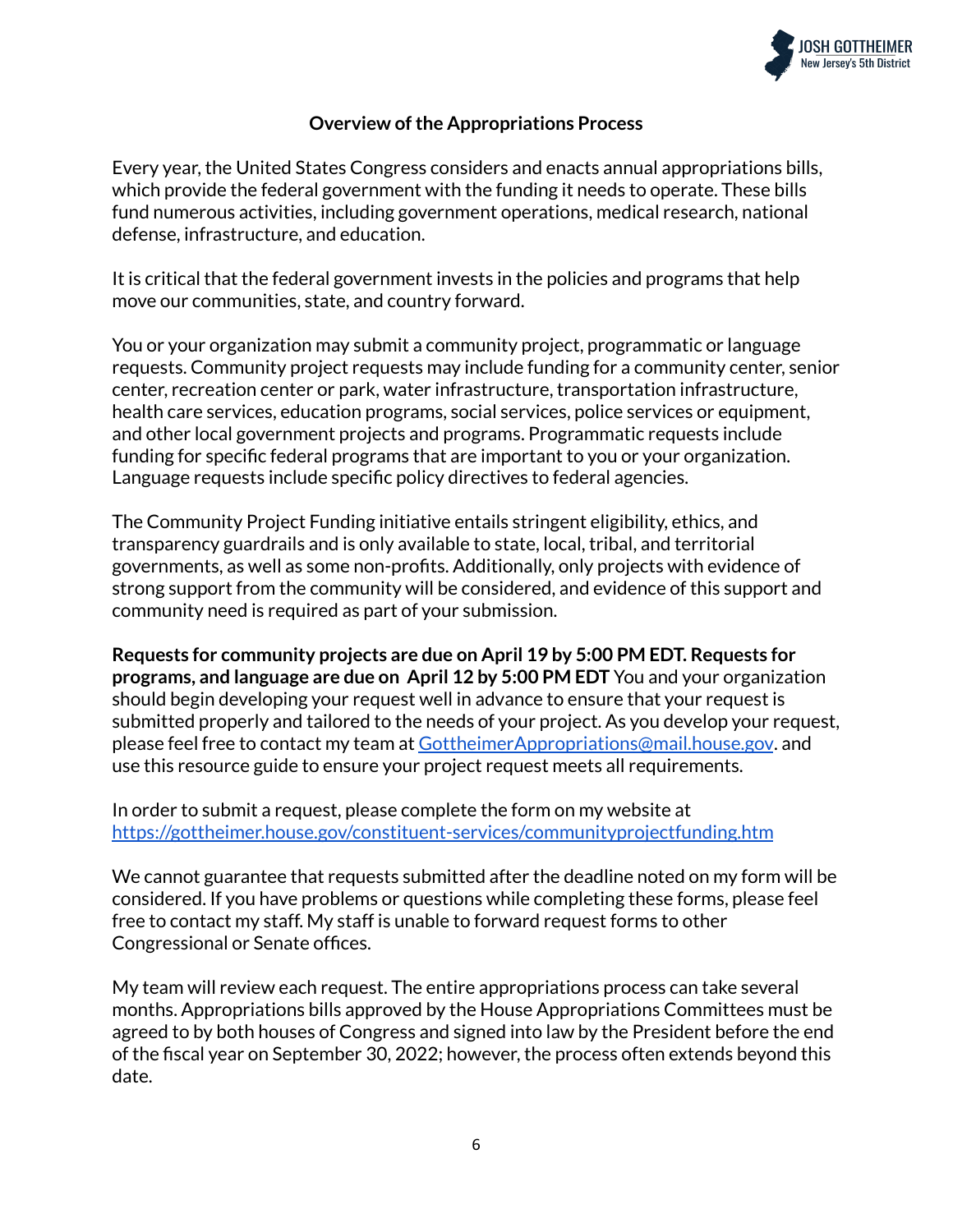

# **Overview ofthe Community Project Funding Process**

I am looking forward to recommending important local projects for federal funding this year. However, it is important that you know how this process will work this year.

First, we expect to receive hundreds of requests for funding. Only 15 of those may be submitted to the Appropriations Committee; of those, only a few will be funded.

Second, it is important that any request you make satisfies **every** requirement laid out by the House Appropriations Committee. Most importantly, each request must include demonstrated community support. You will be required to submit evidence of community support, including (but not limited to):

- Letters of support from elected community leaders
- Press articles highlighting the need for the specific project
- Resolutions passed by local/county/state governments
- Projects listed on community development plans, state intended use plans, and other publicly available planning documents
- Support from local newspaper editorial boards, etc.

Additional requirements are listed below:

- A financial disclosure statement from myself certifying that neither my immediate family nor I have any financial interest in the proposed project.
- No funds can be used by for-profit recipients.
- Several Federal programs eligible for Community Project Funding requests require a State or local match for projects either by statute or according to longstanding policy. The Committee will not waive these matching requirements for Community Project Funding requests, so it is important that Member offices discuss with their State and local officials the ability for localities to meet matching requirements prior to requesting a project. Note: This does not mean that matching funds must be in-hand prior to requesting a project, but that local officials must have a plan to meet such requirements in order for such a project to be viable
- Each project is funded only for FY 2023.

Additional information for each specific account is detailed below.

As more information becomes available, this guide will be updated.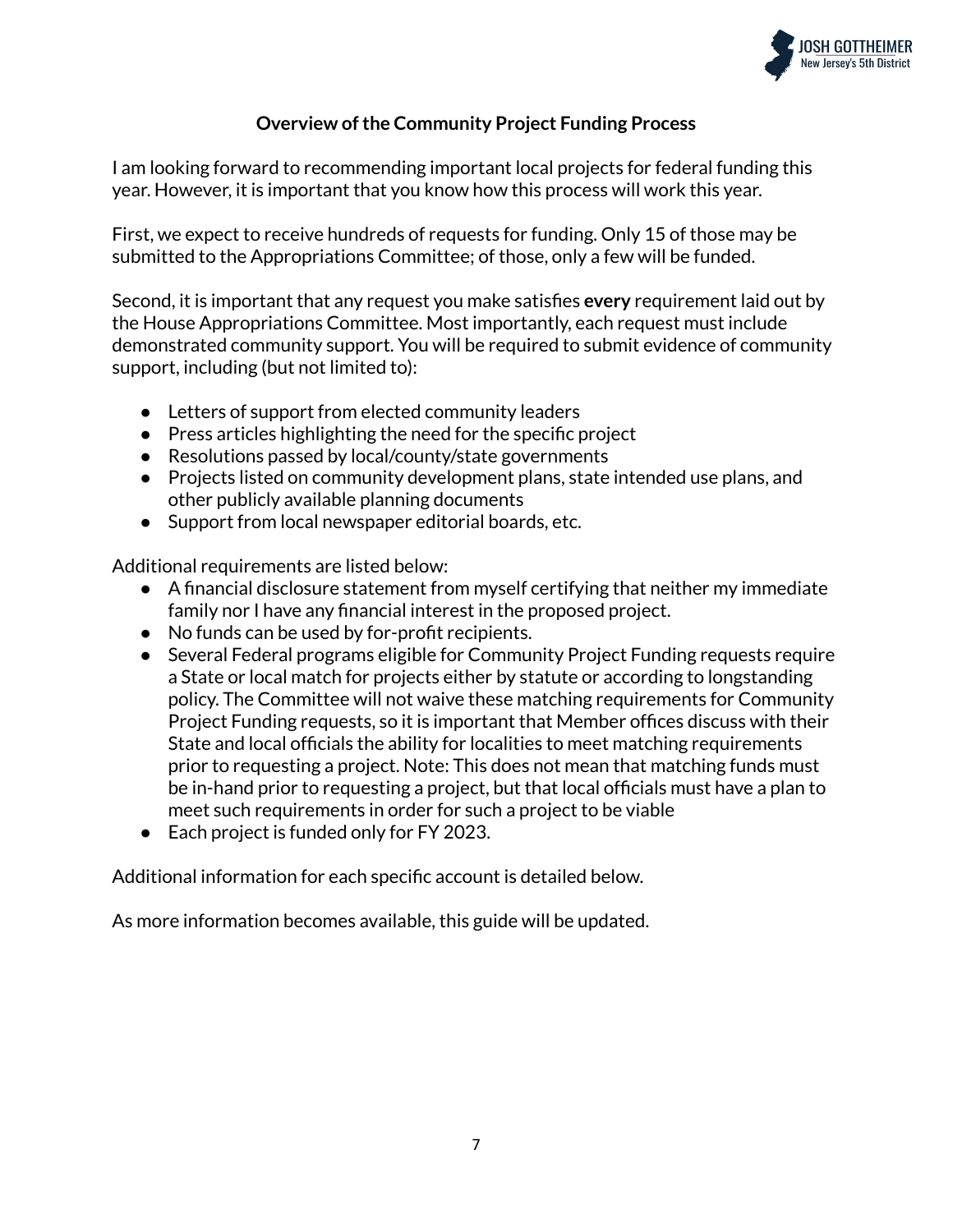

# **Appropriations Bill: Agriculture, Rural Development, Food and Drug Administration**

The Subcommittee on Agriculture will accept Community Project Funding requests in five accounts as noted below:

- **Agricultural Research Service, Buildings and Facilities**: The Agricultural Research Service (ARS) owns and operates laboratories and facilities across the United States. Many of these laboratories/facilities are decades old, have outlived their functional life span, and are badly in need of major repairs, renovation, or replacement. Facility requests must be for ARS-owned facilities or for facilities that will enhance ongoing ARS work. Requests can assist in the acquisition of land, construction, repair, improvement, extension, alteration, and purchase of fixed equipment or facilities as necessary to carry out the agricultural research programs of the Department of Agriculture.
- **Rural Development, Rural Community Facility Grants**: Grants to purchase, construct, or improve essential community facilities, to purchase equipment, and pay other related project expenses. Essential community facilities include, but are not limited to, healthcare facilities, public facilities, public safety measures, educational services, or other community support services. Examples of eligible projects include medical or dental clinics, towns halls, courthouses, childcare centers, police or fire departments, public works vehicles, or distance learning equipment. Any project must serve a rural area as specified in 7 CFR 3570.53 (rural areas including cities, villages, townships and Federally Recognized Tribal lands with no more than 20,000 residents), and the Member's request must demonstrate community support.

The Community Facilities program has a cost share calculated on a graduated scale. The applicant should be aware of any cost share as documented in 7 CFR 3570.63(b). Applicant shall certify they cannot finance the project from their own resources and credit is not otherwise available on reasonable terms from non-Federal sources.

● **Rural Utilities Service, ReConnect Grants**: ReConnect broadband pilot grants facilitate broadband deployment in rural areas. Grants funds can be used for the costs of construction, improvement, or acquisition of facilities and equipment needed to provide broadband service to rural areas without sufficient broadband access. The area must be rural and lack sufficient access to broadband service. A rural area is any area which is not located within a city, town, or incorporated area that has a population of greater than 20,000 inhabitants. Sufficient access to broadband is defined as greater than 90% of any rural area in which households have fixed, terrestrial broadband service delivering at least 25 Mbps downstream and 3 Mbps upstream. Mobile and satellite services will not be considered in making the determination of sufficient access to broadband.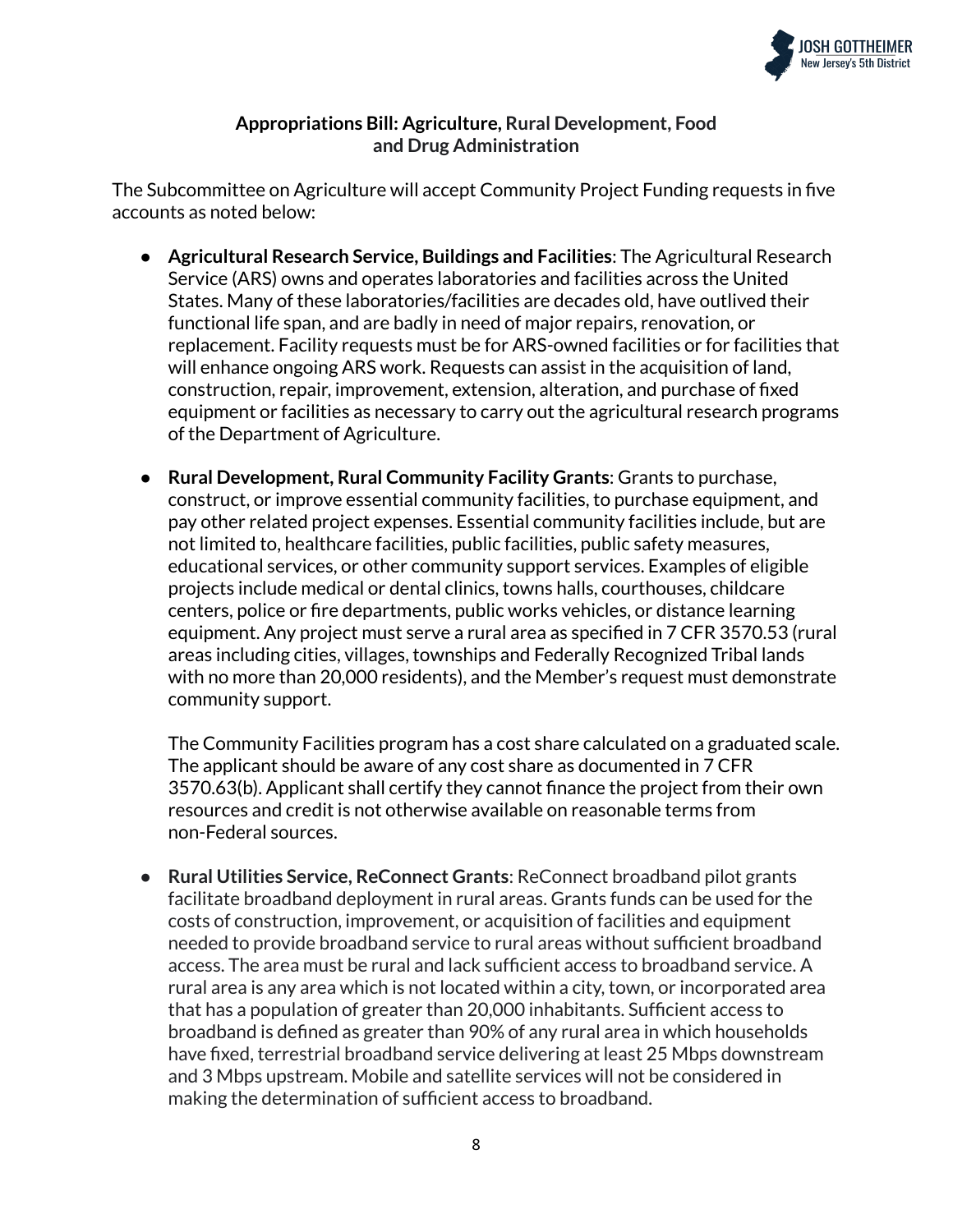

● **Rural Utilities Service, Distance Learning and Telemedicine Grants**: The Distance Learning and Telemedicine program (DLT) helps rural residents better utilize the enormous potential of modern telecommunications and the internet for education and healthcare, two critical components of economic and community development. The DLT program helps rural communities acquire the technology and training necessary to connect educational and medical professionals with students, teachers, and patients in rural areas. Grants may be used for audio and video equipment, broadband facilities that support distance learning or telemedicine (not actual broadband), computer hardware or network components/software, and acquisition of instructional programing.

All requests are subject to all the regulations governing the program which can be found at 7 CFR Part 1734. The program requires a 15% match that cannot come from another federal source.

● **Natural Resources Conservation Service, Conservation Operations**: The Natural Resources Conservation Service (NRCS) supports private landowners, conservation districts, and other organizations to conserve, maintain, and improve the Nation's natural resources. Conservation Operations has four major program components: Conservation Technical Assistance, Soil Survey, Snow Survey and Water Supply Forecasting, and Plant Materials Centers. Examples of specific objectives include reduce soil erosion, improve soil health, enhance water supplies, improve water quality, increase wildlife habitat, and reduce damage caused by floods and other natural disasters. Due to the newness of the urban agriculture program, the subcommittee will not consider such proposals this year as part of CPFs in Conservation Operations.

Specific items of information needed for the Agriculture bill include the following:

- 1. The website address of the proposed recipient.
- 2. If there are additional costs necessary to complete the project, have those been secured?
- 3. For Rural Development projects, is the project for an eligible purpose and does it meet

all eligibility requirements under current law?

- 4. Does the entity plan to make grants to other entities from the funds provided and if so, to whom?
- 5. Why is the project a priority for the district? Briefly explain the community benefits.
- 6. Has any funding for the project been included in any presidential budget and if so, how much, in which fiscal year, and in which agency or agencies and program(s)?
- 7. Has the project received federal funding before and if so, how much, when, and from which agency or agencies and program(s)?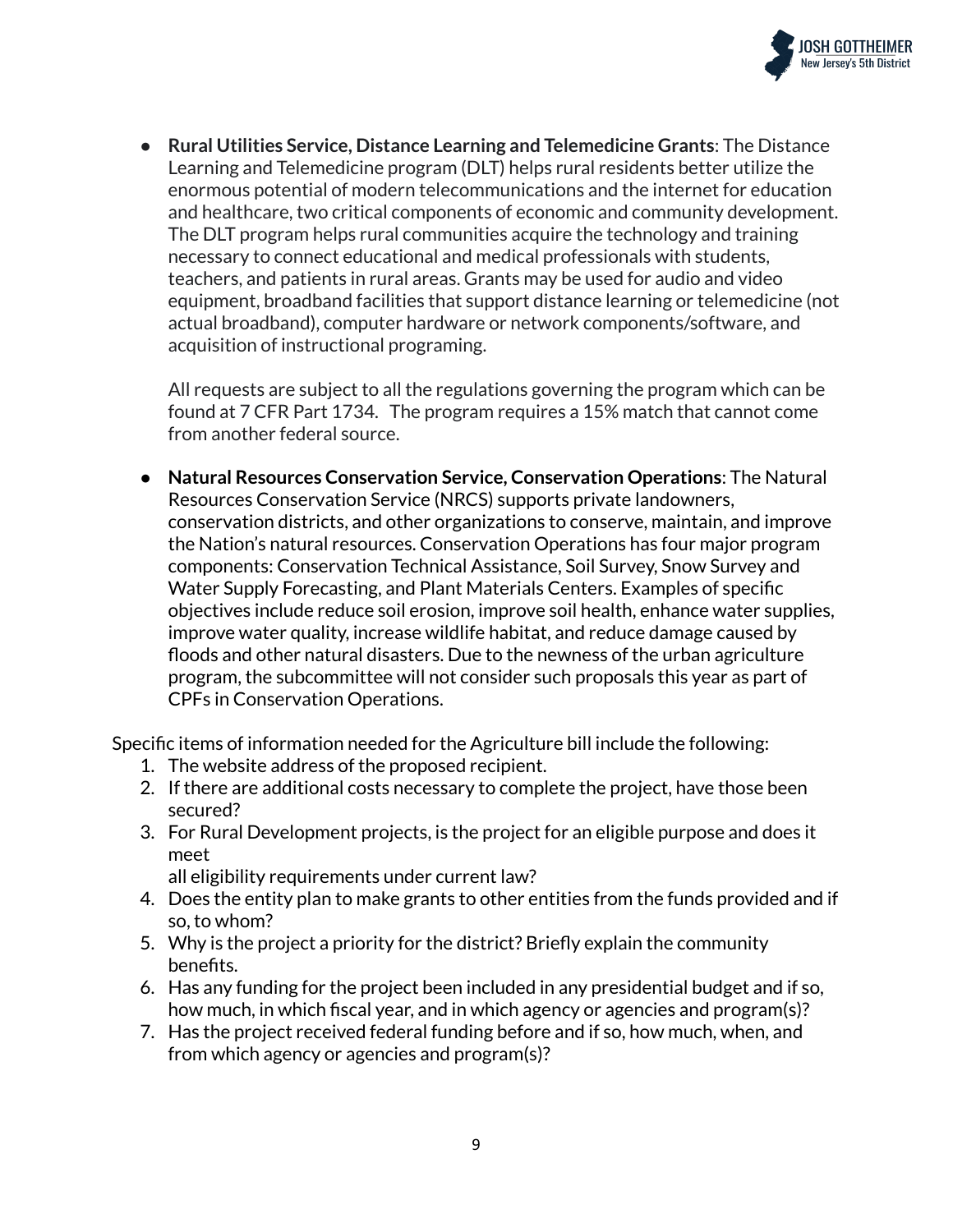

8. For ARS B&F only, what is the estimated start date of the project? How soon could the

feasibility/engineering design phase commence?[mm/yy]

- 9. For ARS B&F only, does the project have distinct and separable phases?
- 10.For ARS B&F only, what is the estimated completion date of the project? When does completion of construction occur?[mm/yy]
- 11.For ReConnect requests only, please provide relevant information, such as the number of households, businesses, or farms that would be served, what the performance of the service to be offered will be, and whether healthcare or educational facilities will be served.
- 12.For Conservation Operations, briefly describe how the project will reduce soil erosion, enhance water supplies, improve water quality, increase wildlife habitat, or other objectives that will help conserve, maintain, and improve natural resources.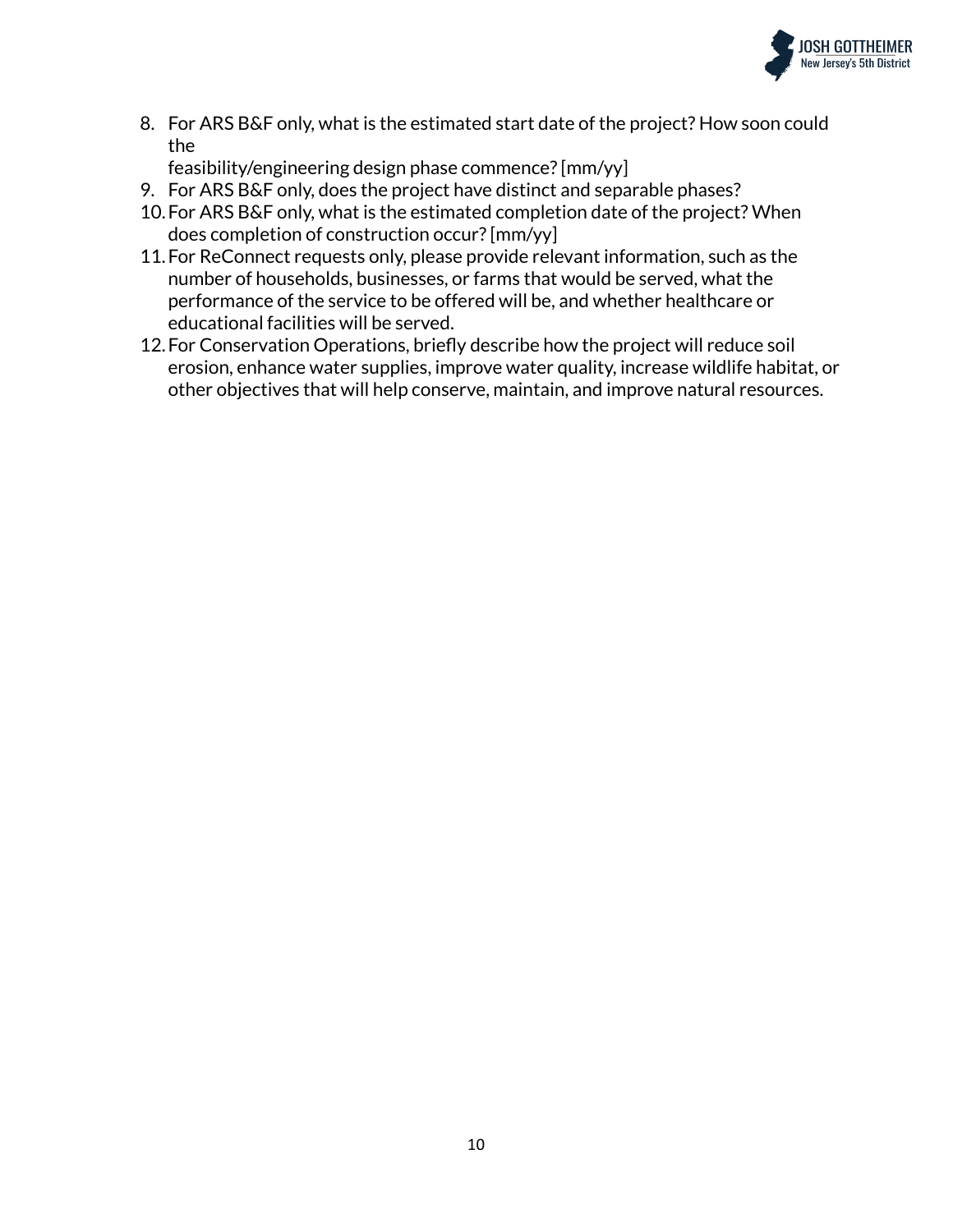

# **Appropriations Bill: Commerce, Justice, and Science**

The Subcommittee on Commerce, Justice, Science, and Related Agencies will accept community project funding requests in the following accounts:

- **Department of Commerce; National Institute of Standards and Technology; Scientific and Technical Research and Services**: Funding must be for activities consistent with and supportive of NIST's mission and within its authorities, such as STEM education activities, scientific research, or other activities that support American manufacturing and industry.
- **Department of Commerce; National Institute of Standards and Technology; Construction of Research Facilities**: This account funds the construction and renovation of research facilities, provided that such facilities will be used in a manner that is aligned with and supportive of the mission of NIST.
- **Department of Commerce; National Oceanic and Atmospheric Administration (NOAA) Operations, Research, and Facilities**: Community project funding for NOAA will only be considered within the Operations, Research, and Facilities account. This account does not fund construction projects, and as such, any such requests will not be considered. Requests for funding will be considered for research, demonstration, or education projects performed by external partners or for prioritizing NOAA internal funds for geographically specific projects. Any such project must be aligned with NOAA's mission and within their existing authorities.
- **Department of Justice; Byrne Justice Assistance Grants (JAG)**: Office of Justice Programs, Byrne JAG Grants assist state, local, and tribal law enforcement efforts to prevent crime, improve the criminal justice system, provide victims' services, and other related activities. Community projects funded under this category must comply with the requirements cited in JAG statutes and be consistent with Justice Department guidance for the program. Below are the links to the Department's guidance and frequently asked questions regarding Byrne-JAG:

https://bja.ojp.gov/program/jag/overview https://bja.ojp.gov/sites/g/files/xyckuh186/files/media/document/jag‐faqs.p df

The Committee encourages community project funding designed to help improve police-community relations. Historically, the Committee has not funded building construction or renovation as part of community project funding under this account.

● **Department of Justice; Community Oriented Policing Services (COPS) Technology and Equipment**: Funding will be provided for COPS Technology and Equipment (COPS Tech) community project grants for State, local, and tribal law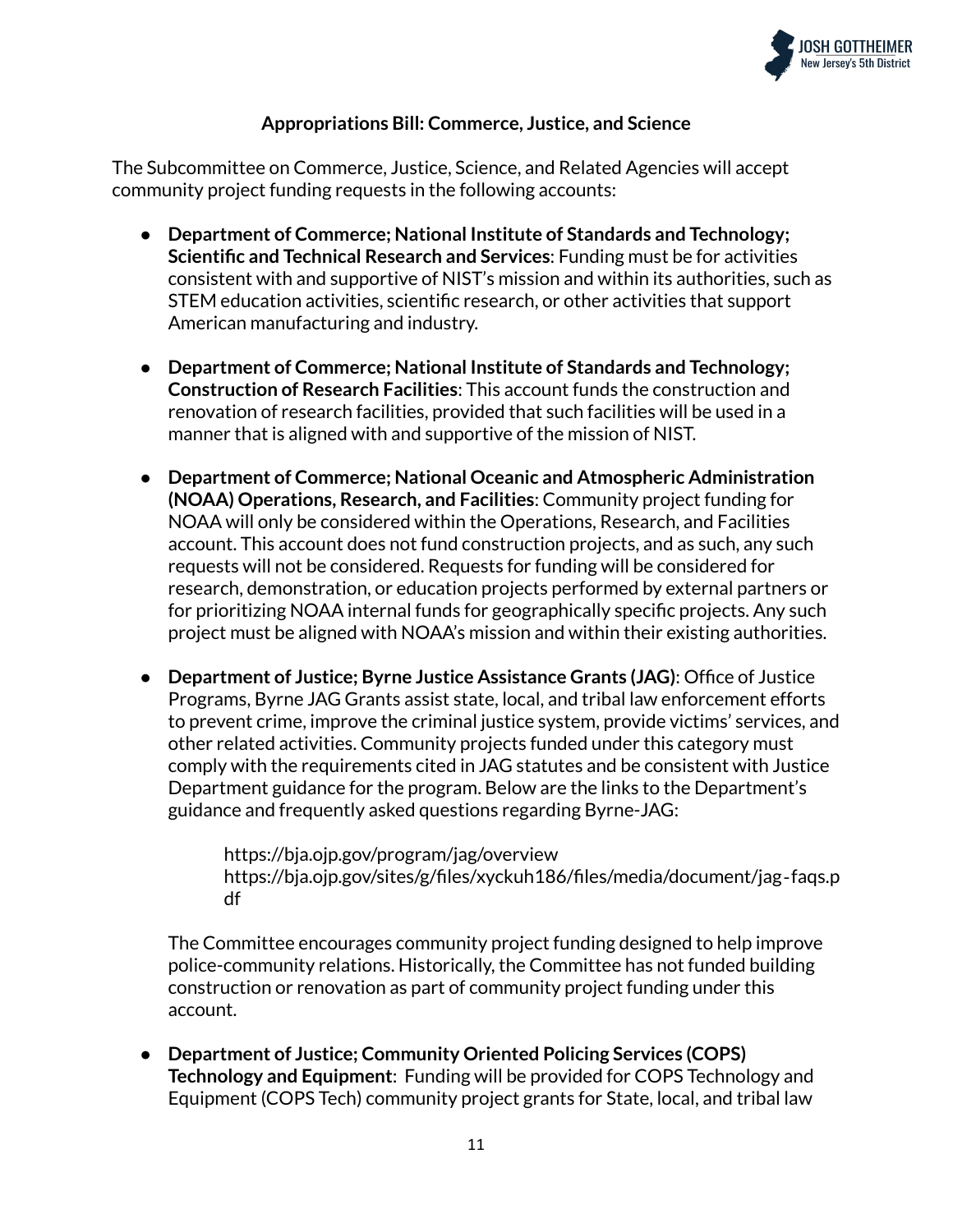

enforcement to develop and acquire effective technologies and interoperable communications that assist in investigating, responding to, and preventing crime, provided that such equipment meets the applicable requirements of the National Institute of Standards and Technology (NIST) Office of Law Enforcement Standards (OLES).

This funding will allow recipients the opportunity to establish and enhance any of a variety of technical equipment and/or programs to encourage the continuation and enhancement of community policing efforts within their jurisdictions. These projects should help improve police effectiveness and the flow of information among law enforcement agencies, local government service providers, and the communities they serve.

● **National Aeronautics and Space Administration (NASA); Safety, Security and Mission Services**: Community project funding under the NASA Safety, Security, and Mission Services (NASA-SSMS) account must be for activities consistent with and supportive of the work of NASA's mission directorates and within the agency's authorities, such as STEM education activities and scientific research. Funding for building construction or renovation projects will not be considered for community project funding.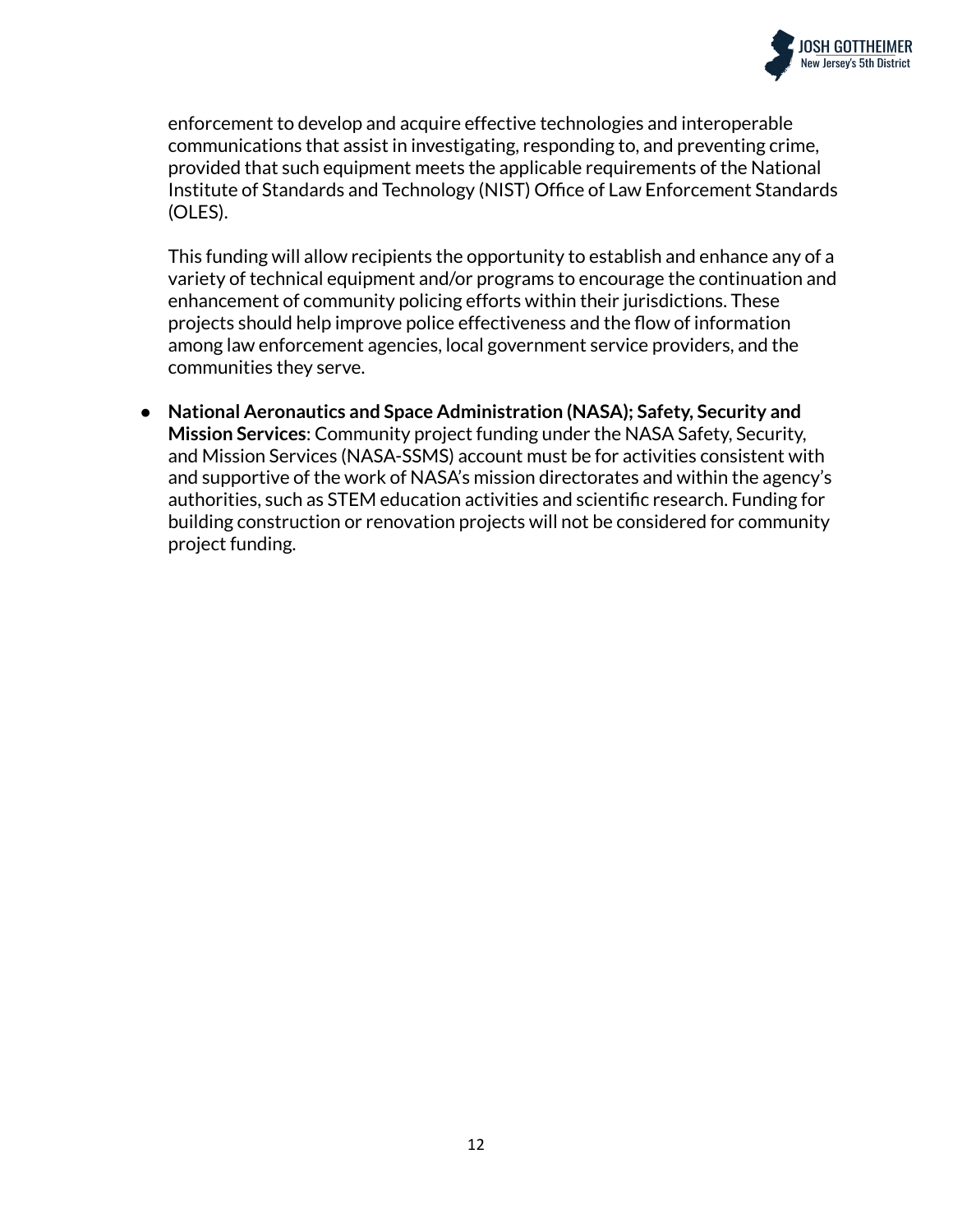

# **Appropriations Bill: Defense**

The Subcommittee on Defense will accept project requests in the following accounts, which is identical to last year:

- **● Research, Development, Test, and Evaluation Army**
- **● Research, Development, Test, and Evaluation Navy**
- **● Research, Development, Test, and Evaluation Air Force**
- **● Research, Development, Test, and Evaluation Space Force**
- **● Research, Development, Test, and Evaluation Defense-Wide**

Supplemental Required Questions for Defense Projects

- Provide a description of the desired outcome of the project and how it would benefit the Department of Defense.
- List the Line Number and Program Element number proposed to fund the project.
- List the required funding in future years and the source of that funding.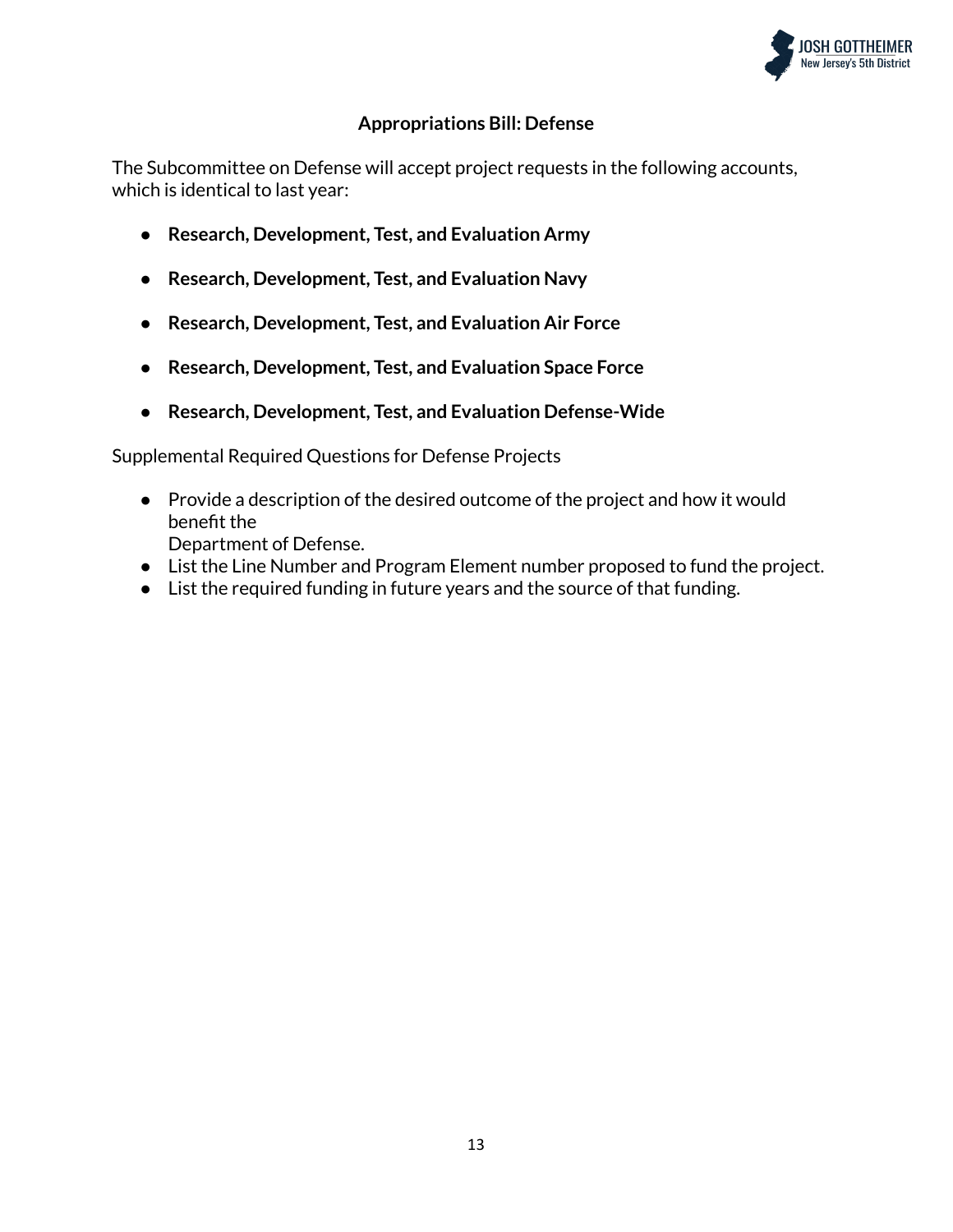

# **Appropriations Bill: Energy and Water Development**

The Subcommittee will only consider CPF requests in the following accounts and areas:

- **● Corps of Engineers: Investigations**
- **● Corps of Engineers: Construction**
- **● Corps of Engineers: Mississippi River and Tributaries**
- **● Corps of Engineers: Operation and Maintenance**
- **● Bureau of Reclamation: Water and Related Resources**
- **● Department of Energy, including the following topics: energy efficiency, renewable energy, sustainable transportation, cybersecurity, energy security, emergency response, electricity, energy storage, nuclear energy, fossil energy, carbon management, critical minerals**

All requests for the Corps of Engineers (Corps) and Bureau of Reclamation (Reclamation) accounts listed above should reflect a funding amount that can be realistically utilized in FY23. This is referred to as the project's "capability" for FY23. All projects will be sent to the relevant agency for technical assistance, including regarding project capability.

All CPF requests for the Department of Energy (DOE) should reflect a funding amount that can complete the project or complete a discrete segment of the project. In the event that the Subcommittee cannot fully fund your request, information is required to be provided about a minimum funding level that could be realistically utilized in FY23 to advance the project or complete a discrete segment of the project. If the minimum amount exceeds available funding, then the project may not be funded.

Statutory cost sharing requirements may apply to these projects, as required by section 988 of the Energy Policy Act of 2005. The amount of required cost sharing will depend on the scope and technological maturity of the project.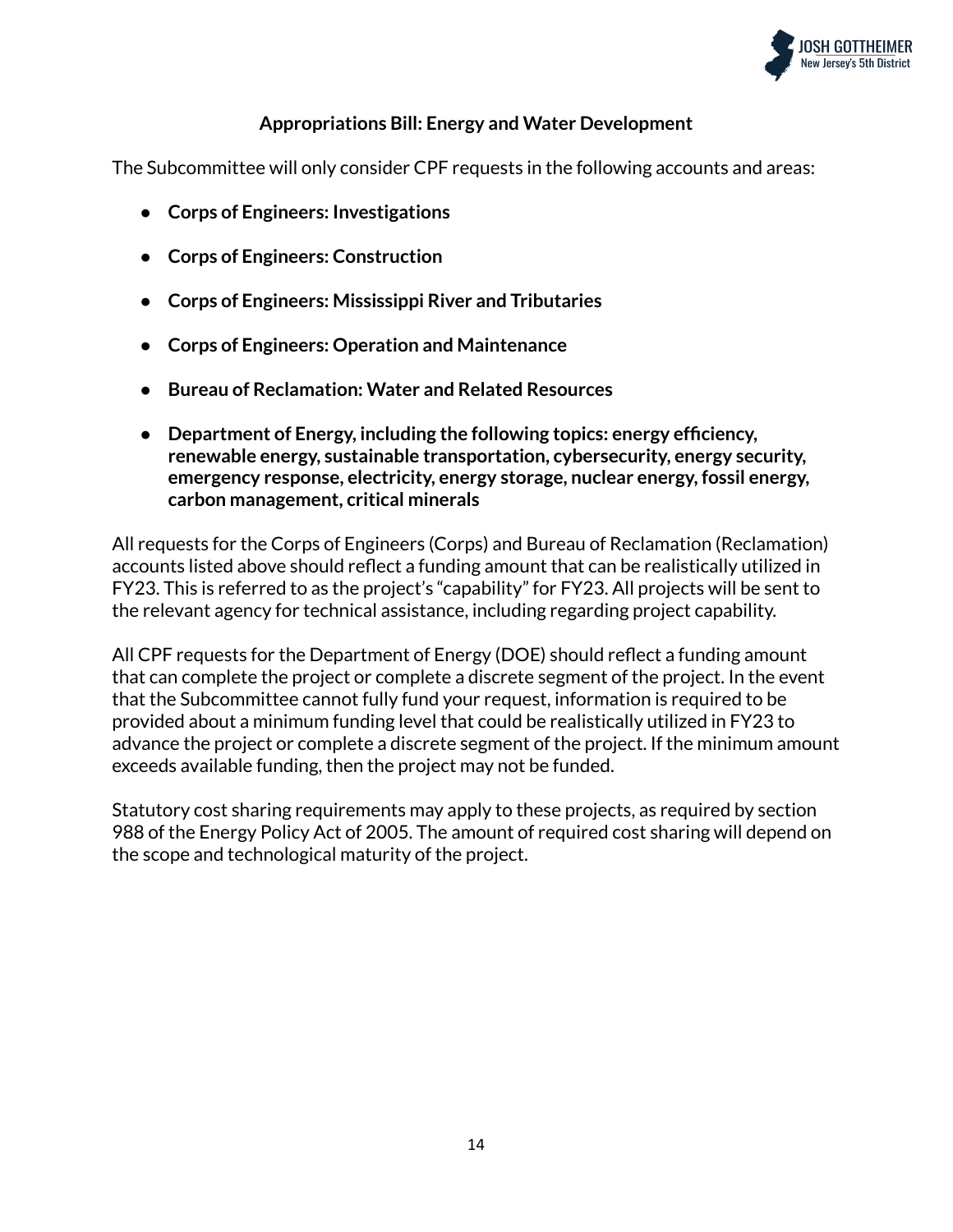

# **Appropriations Bill: Financial Services and General Government**

Only the following accounts in the FSGG appropriations bill will be open for community project requests:

- **General Services Administration, Federal Buildings Fund - New Construction, Major Repairs and Alterations and Basic Repairs Accounts**: Projects are limited to line items in the GSA Federal Buildings Fund requested by the Administration in either the FY22 or FY23 budget request. This account was not eligible for community project funding in the House in FY22 but was eligible for community project funding in the Senate. The awards in FY22 ranged from \$500,000 to \$50 million. Note that the Committee may consider a similar project range for FY23, and any caps will be determined by the Chair after reviewing the full universe of requests.
- **National Archives and Records Administration, National Historical Publications and Records Commission**: Projects that help ensure online public discovery and use of historical records collections, encourage public engagement with historical records, strengthen the nation's archival network, or publish documentary editions of historical records. Generally, projects should comply with the eligibility requirements for existing National Historical Publications and Records Commission grants programs as specified at [https://www.archives.gov/nhprc/apply/eligibility.html.](https://www.archives.gov/nhprc/apply/eligibility.html) This account was not eligible for community project funding in the House in FY22 but was eligible for equivalent

funding in the Senate. The average award in FY22 was just under \$500,000. Note that the Committee may consider slightly higher project amounts for FY23, and any caps will be determined by the Chair after reviewing the full universe of requests.

● **Small Business Administration, Small Business Initiatives**: Projects in support of small businesses, including but not limited to entrepreneur training, workforce development, counseling, research, and construction or acquisition of facilities. The average award in this account for FY22 was \$650,000. Note the Committee may consider slightly higher project amounts for FY23, and any caps will be determined by the Chair after reviewing the full universe of requests.

For each Community Project request, Members will be asked to respond to a series of questions intended to provide transparency and ensure the Community Project is a valuable use of taxpayer funds. The questions for each account are listed below.

*General Services Administration, Federal Buildings Fund, Repairs and Alterations-Basic Repairs*

- 1. Does the public have access to the building the project will be completed in?
- 2. Can this project be executed by a small business?
- 3. Does this request augment an existing Basic Repairs project?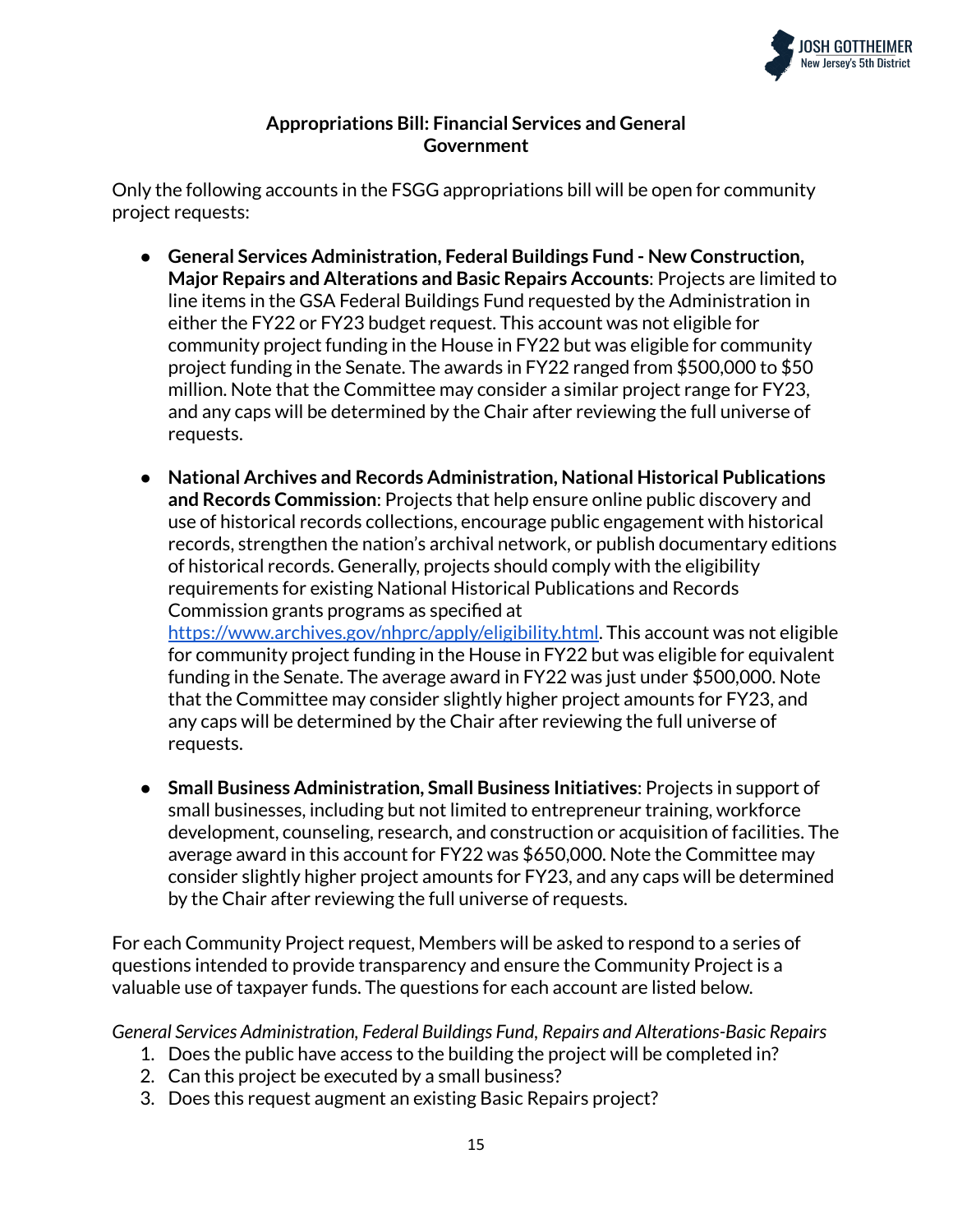

- 4. Has a Major Alteration and Repairs project been completed at this site in the last three years?
- 5. Community engagement and support is crucial in determining which projects are worthy of Federal funding. To that end, please describe or include evidence of community support that were compelling factors in the Member's decision to submit this project request.

Pleaseincludeanyrelevantlinkstoinformationpostedonyourwebsite,or online, including letters of support as well as a list of any material you are uploading.

# *National Archives and Records Administration, National Historical Publications and Records Commission*

- 1. How will this project directly help ensure online public discovery and use of historical records collections, encourage public engagement with historical records, strengthen the nation's archival network, or publish documentary editions of historical records?
- 2. Please provide a detailed spend plan for the requested funding, breaking down anticipated expenditures for each major category of project activity.
- 3. Are there matching funds associated with the requested funds?If yes, please list the source(s) and amount(s).
- 4. If the request does not fully fund the project, describe where the remaining funding comes from to fund the project.
- 5. If the Appropriations Committee is not able to provide the full amount of funding requested, can this project start in a limited capacity?
- 6. Is this a new or ongoing project?If it is an ongoing project, please provide a history of funding for the project, including Federal, state, or local government; non-profit; corporate.
- 7. Will the funds go to an organization that will make sub-grants of those funds to other organizations?If yes,please list the sub-grantees.
- 8. Is this a capital project or will any funds support operating costs?
- 9. Who will oversee the administration/management of the project and what accountability measures will be in place to ensure the appropriate use of taxpayer funds?
- 10.What performance standards will be used to evaluate whether the program or project supported by the funds meets its mission?
- 11.Has the organization or any potential sub-grantees been subject to sanction or litigation by State, local, or Federal governments in the past five years?If yes, please provide details.
- 12.Has the organization received funding from the National Archives and Records Administration in the past 5 years? If yes, please provide details on the amount(s) and purpose(s) for which these funds were received.
- 13.Community engagement and support is crucial in determining which projects are worthy of Federal funding. To that end, please describe or include evidence of community support that were compelling factors in the Member's decision to submit this project request. Please include any relevant links to information posted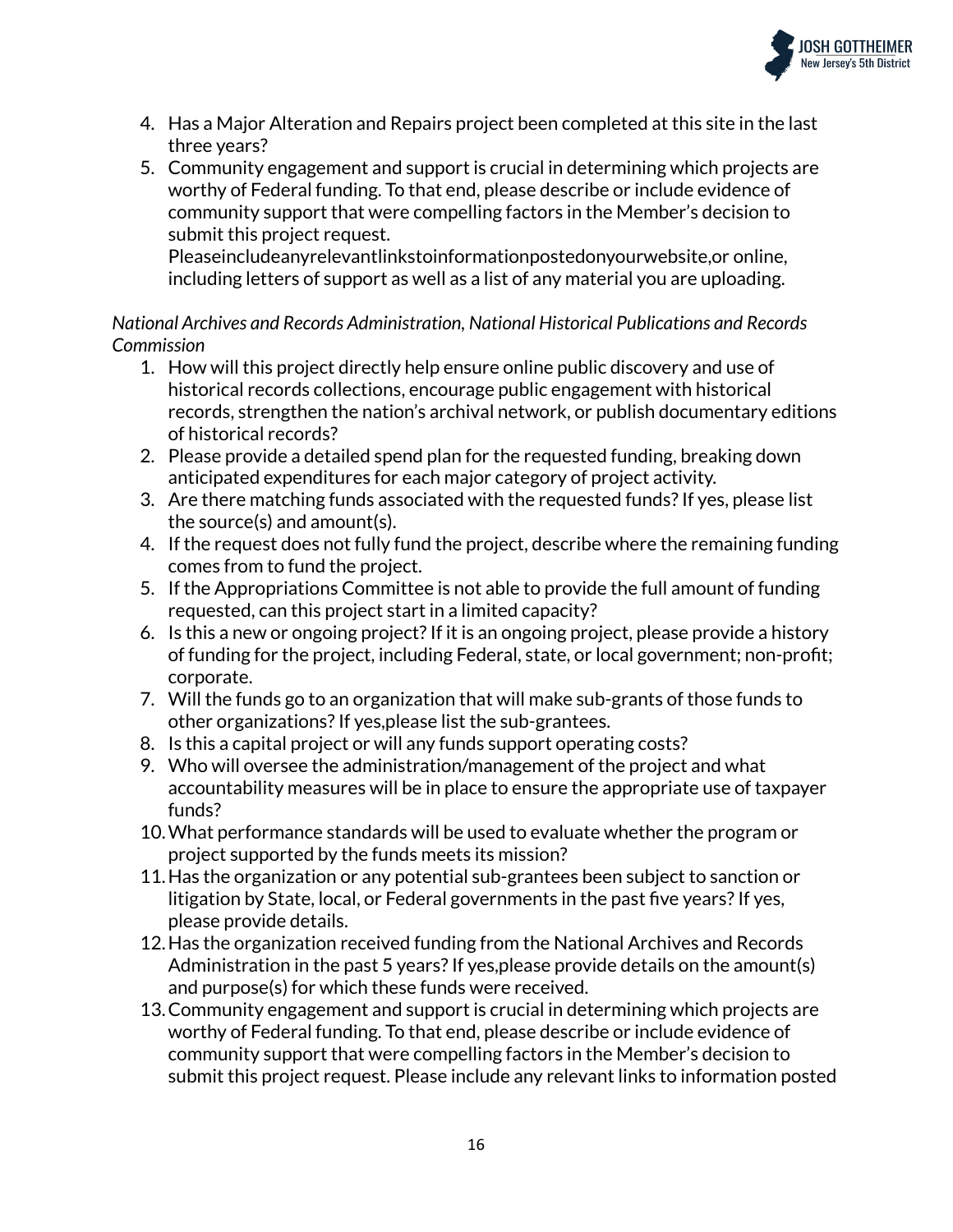

on your website, or online, including letters of support as well as a list of any material you are uploading.

# *Small* Business Administration, *Small* Business Initiatives

- 1. How will this project directly benefit small businesses and/or entrepreneurs at the local, regional, and/or national level?
- 2. Please provide a detailed spend plan for the requested funding, breaking down anticipated expenditures for each major category of project activity.
- 3. Are there matching funds associated with the requested funds?If yes, please list the source(s) and amount(s).
- 4. If the request does not fully fund the project, describe where the remaining funding comes from to fund the project.
- 5. If the Appropriations Committee is not able to provide the full amount of funding requested,can this project start in a limited capacity?{yes/no}
- 6. Is this a new or ongoing project?If it is an ongoing project, please provide a history of funding for the project, including Federal, state, or local government; non-profit; corporate.
- 7. Will the funds go to an organization that will make sub-grants of those funds to other organizations?If yes,please list the sub-grantees.
- 8. Is the project a capital project or will the funds support operating costs?
- 9. Who will oversee the administration/management of the project and what accountability measures will be in place to ensure the appropriate use of taxpayer funds?
- 10.What performance standards will be used to evaluate whether the program or project supported by the funds meets its mission?
- 11.Has the organization or any potential sub-grantees been subject to sanction or litigation by State, local, or Federal governments in the past five years? If yes, please provide details.
- 12.Has the organization received funding from the Small Business Administration in the past 3 years?If yes, please provide details on the amount(s) and purpose(s) for which these funds were received.
- 13.Community engagement and support is crucial in determining which projects are worthy of Federal funding. To that end, please describe or include evidence of community support that were compelling factors in the Member's decision to submit this project request. You may include any relevant links to information posted on your website, or online, including letters of support.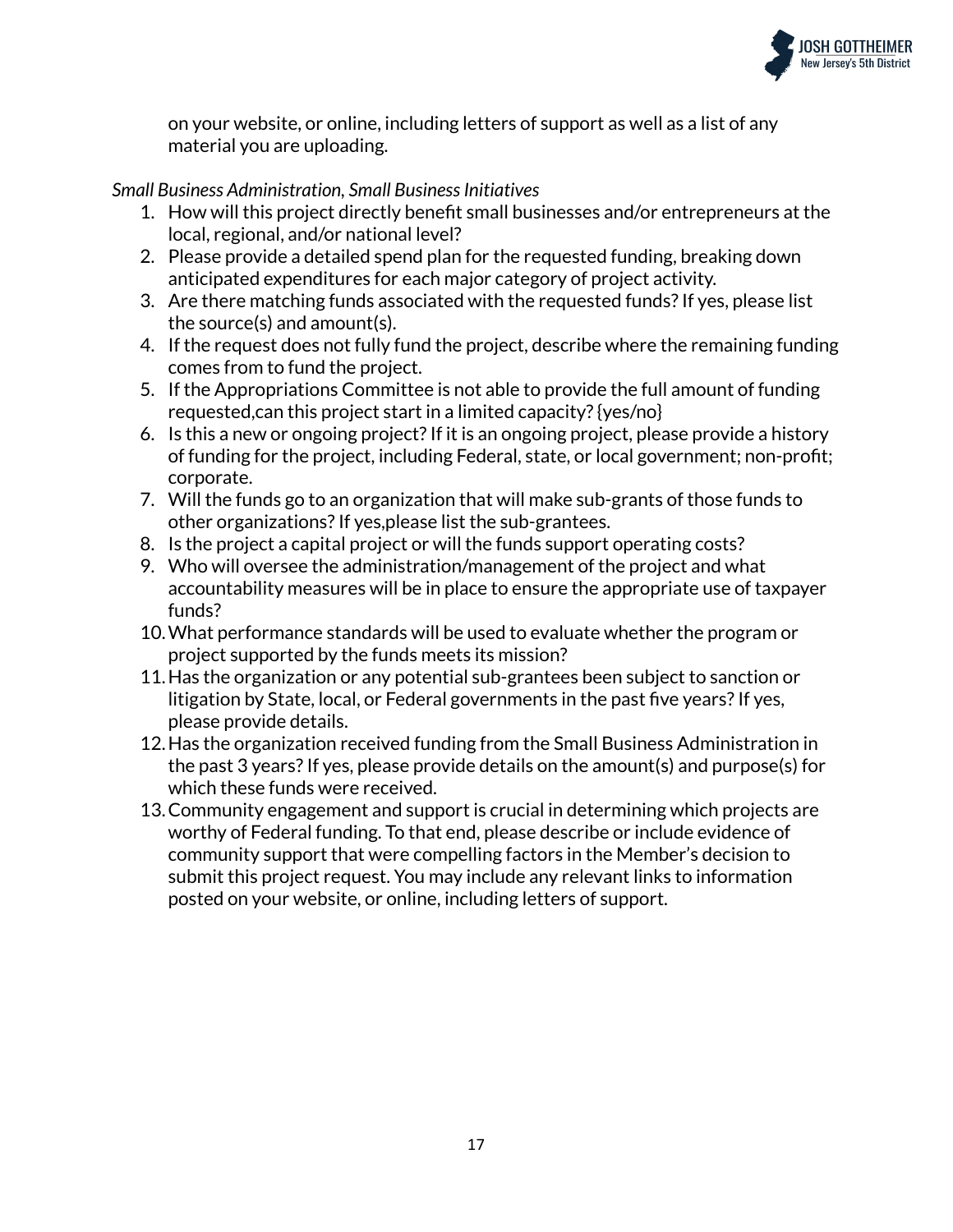

# **Appropriations Bill: Homeland Security**

The Subcommittee on Homeland Security will accept Community Project Funding requests for only the following Federal Emergency Management Agency—Federal Assistance accounts:

● **Pre-Disaster Mitigation grants**: Only projects that meet the requirements detailed in the most recent Notice of Funding Opportunity for the Building Resilient Infrastructure and Communities (BRIC) grant program will be considered for funding, including the cost-share requirement and environmental and historic preservation requirements, as applicable. For any projects designated for funding in the final fiscal year 2023 Homeland Security Appropriations Act, the state agency responsible for administering mitigation grants in the requestor's state must submit an application to the Federal Emergency Management Agency, and that entity will serve as the administrative agent for the grant. Therefore, all project proposals must be accompanied by a letter of support from the appropriate state agency affirming that it believes the project is eligible.

Supplemental questions for this account:

- 1. Is the requesting jurisdiction a state, Indian tribal government, local government, or territory as defined by section 102 of the Robert T. Stafford Disaster Relief and Emergency Assistance Act (42 U.S.C. 5122)?
- 2. Is the proposed project eligible under the most recent Notice of Funding Opportunity for the Building Resilient Infrastructure and Communities grant program?
- 3. Can the requesting jurisdiction provide the required non-federal cost share, as detailed in the NOFO?
- 4. If less than the requested amount were provided as the federal share, would additional state, local, or other eligible funding sources be available to support the project?
- 5. Can the requesting jurisdiction provide a Cost-Benefit Analysis or other documentation that validates cost-effectiveness, which is defined by FEMA as having a Benefit-Cost Ratio (BCA) of 1.0 or greater? A non-FEMA BCA methodology may only be used if pre- approved by FEMA in writing.
- 6. Is the entity that will benefit from the proposed activity covered by the current FEMA - approved multi-hazard mitigation plan in compliance with 44 CFR Part 201? If so, what is the Final FEMA Approval date.
- 7. How will the project provide long-term permanent risk-reduction, as opposed to simply supporting emergency protective measures?
- 8. Can the recipient describe how the project supports the needs of vulnerable populations?
- 9. Does the recipient specifically encourage the adoption and enforcement of the latest disaster resistant building codes?
- 10.Provide a clear and detailed description of the proposed mitigation activity.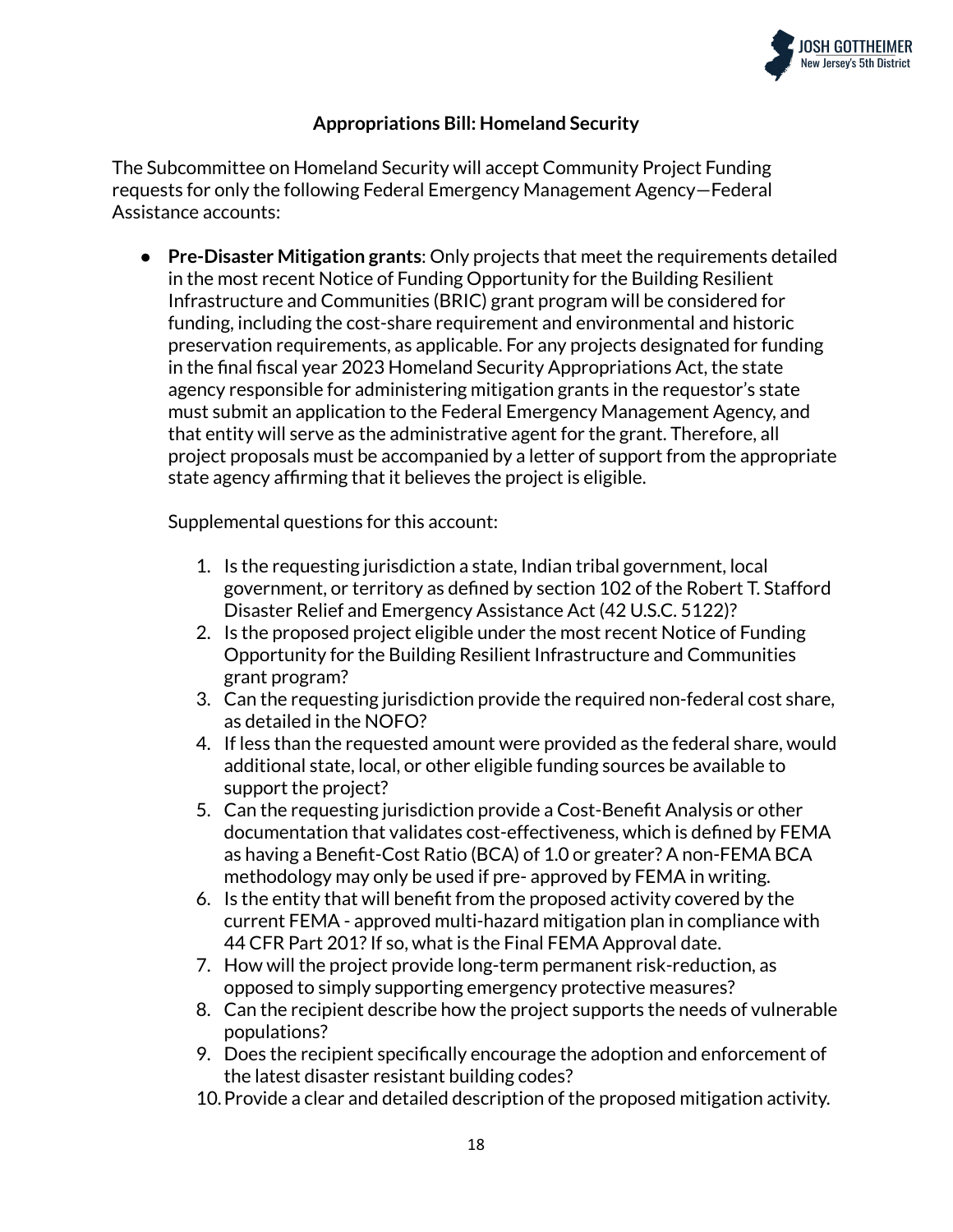

- 11.How will the mitigation activity be implemented?
- 12.Who will manage and complete the mitigation activity?
- 13.What risks will remain from all hazards after project implementation (i.e., residual risk)?
- 14.How does the project take into account future conditions?
- 15.Has the project been submitted to current or previous competitive BRIC funding cycles?
- 16.If the answer to the previous question is yes, what is the subgrant ID?
- 17.Community engagement and support is crucial in determining which projects are worthy of federal funding. Please describe or include evidence of community support that were compelling factors in the Member's decision to submit this project request, including letters of support and any relevant links to
- information posted on the Member's website or other online sources. 18.Has your office or the community consulted with state/county/local
- emergency management officials or with FEMA about the proposed project?
- 19.If the answer to the previous question is yes, please provide name agency and contact information.
- 20.Is there or will there be a letter from the appropriate state officials confirming that should the project be approved the appropriate state agency is willing and able to serve as the recipient for the grant?
- **Emergency Operations Center grants**: Only projects that meet the requirements detailed in the most recent Notice of Funding Opportunity for the Emergency Operations Center Grant Program, including the cost-share requirement and environmental and historic preservation requirements, as applicable, will be considered for funding. For any projects designated for funding in the final fiscal year 2023 Homeland Security Appropriations Act, the respective state administrative agency (SAA) must submit an application to the Federal Emergency Management Agency, and that agency will serve as the administrative agent for the grant. Therefore, all project proposals must be accompanied by a letter of support from the appropriate SSA affirming that it believes the project is eligible.

Supplemental questions for this account:

- 1. Is the requesting jurisdiction a state, Indian tribal government, or local government as defined by section 102 or 602 of the Robert T. Stafford Disaster Relief and Emergency Assistance Act, 42 USC 5122, 5195a?
- 2. Is the proposed project eligible under the most recent Notice of Funding Opportunity for the Emergency Operations Center Grant Program?(For EOCs, the fiscal year 2011 NOFO is the most recent.)
- 3. Can the requesting jurisdiction provide the required 25 percent non-federal cost share?
- 4. If less than the requested amount were provided as the federal share, would additional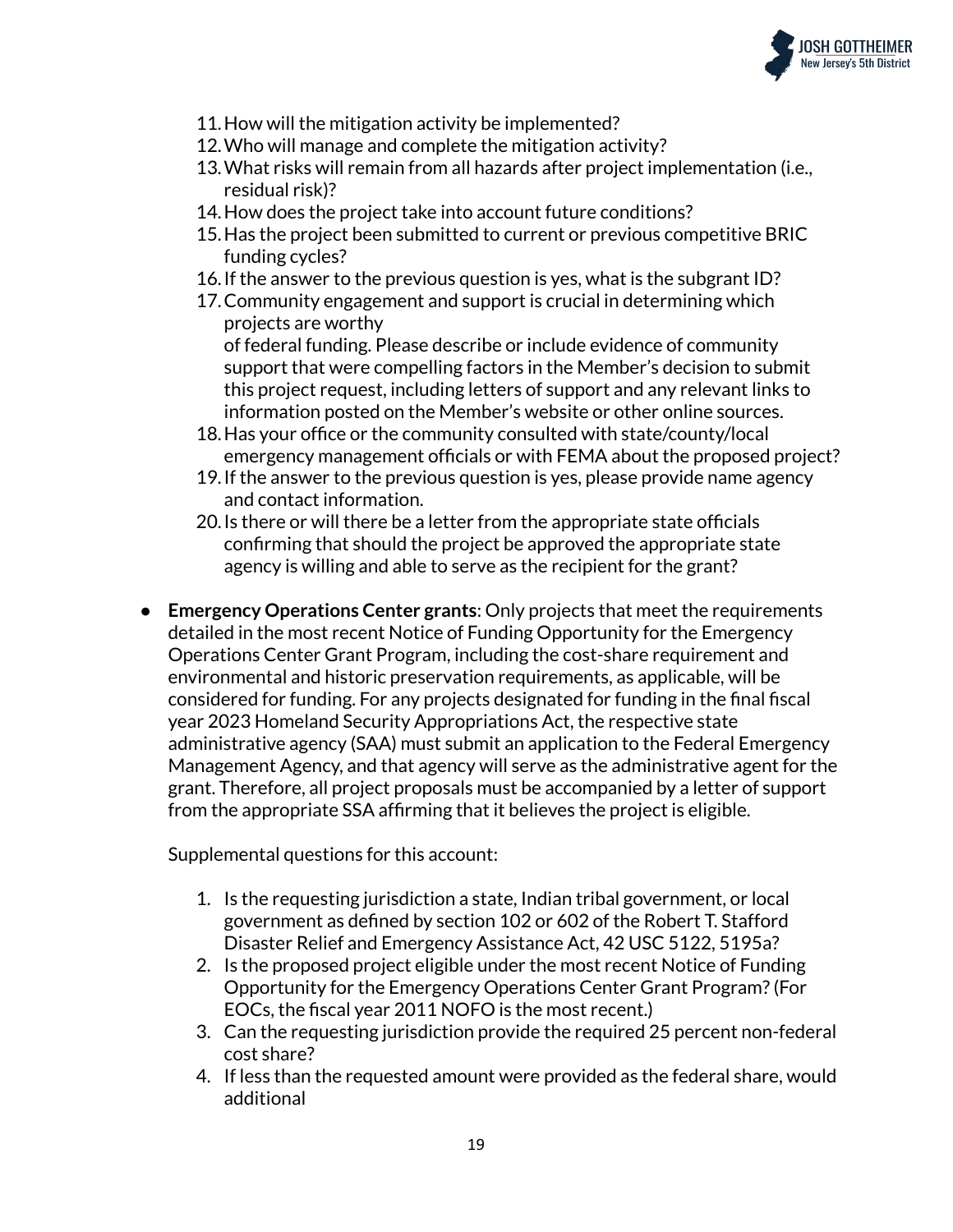

state local, or other eligible funding sources be available to support the project?

- 5. Is the requestor in a position to enhance their emergency management capabilities and address their Emergency Operations Center needs?
- 6. Is the proposed project related to a structure or facility that meets the definition of an EOC, to include supporting incident management (on-scene) operations across multiple functional disciplines and/or jurisdictions?
- 7. Is the facility (or will the facility) be the primary Emergency Operations Center for the jurisdiction?
- 8. Community engagement and support is crucial in determining which projects are worthy of federal funding. Please describe or include evidence of community support that were compelling factors in the Member's decision to submit this project request, including letters of support and any relevant links to information posted on the Member's website or other online sources.
- 9. Has your office or the community consulted with state/county/local emergency management officials or with FEMA about the proposed project?
- 10.If the answer to the previous question is yes, please provide name agency and contact information.
- 11.Is there or will there be a letter from the appropriate state officials confirming that should the project be approved the appropriate state agency is willing and able to serve as the recipient for the grant?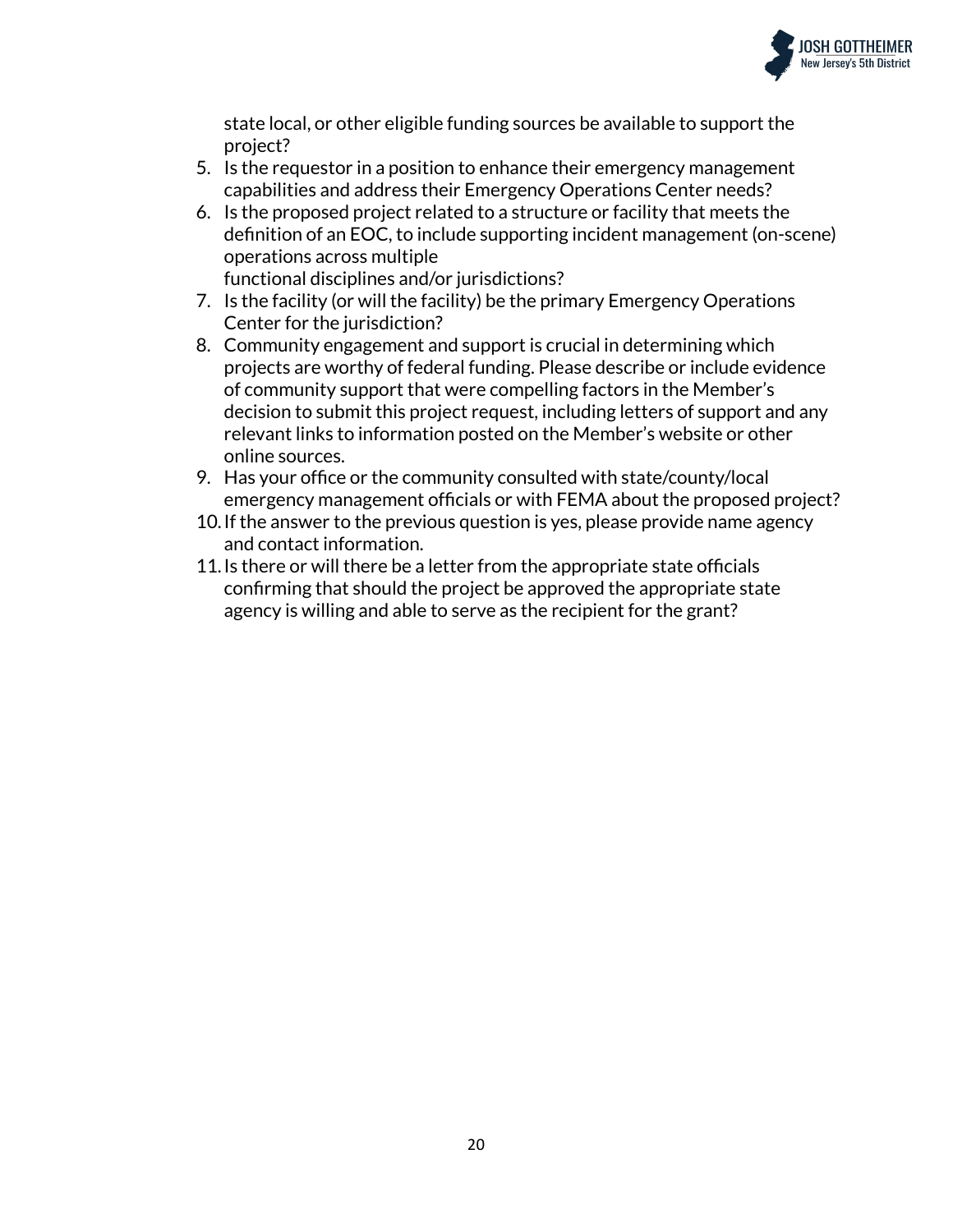

# **Appropriations Bill: Interior and Environment**

The Subcommittee on Interior, Environment, and Related Agencies will accept project requests in the following accounts:

● **Save America's Treasures historic preservation projects within the National Park Service**: The Save America's Treasures grant program is for preservation and/or conservation work on nationally significant collections and historic properties. The SAT program falls under the purview of the Historic Preservation Fund account and was established in 1998 to celebrate America's premier cultural resources in the new millennium (Public Law 113–287, Section 308902, 128 Stat. 3244; 54 USC 3089 et seq.). The existing competitive grant program funds two categories of projects: awards managed by the National Park Service (NPS) for preservation projects at properties listed in the National Register of Historic Places for national significance or designated a National Historic Landmark; and awards managed by the Institute of Museum and Library Services for projects involving nationally significant collections (including artifacts, museum collections, documents, sculptures, and other works of art).

All SAT grants require a dollar‐for‐dollar non‐federal matching share. Recipients of any SAT project funded in the Interior bill must be able to match the amount provided.

Supplemental questions for this account include:

- 1. If the request is for a preservation project, does the property meet the SAT requirement to be listed in the National Register of Historic Places at the national level of significance or to be designated a National Historic Landmark, either individually or as contributing to an historic district?
- 2. Is the recipient one of the eligible entities under the HPF, as identified in 54 USC 308901?
- 3. What type of eligible entity is the recipient?
- 4. Does the recipient have in place, or a plan to provide, the one -to-one match with non- federal cash and/or in-kind contribution?
- 5. Would the requested project fund an eligible activity under the SAT program?
- 6. Is the applicant prepared to accept the required preservation easement/covenant that is required by the program?
- 7. Has this project been completed or advanced beyond emergency stabilization?
- 8. Is the applicant financially sound and capable of managing a federal grant so as to minimize the risk of fraud, waste, and abuse and loss of federal funding?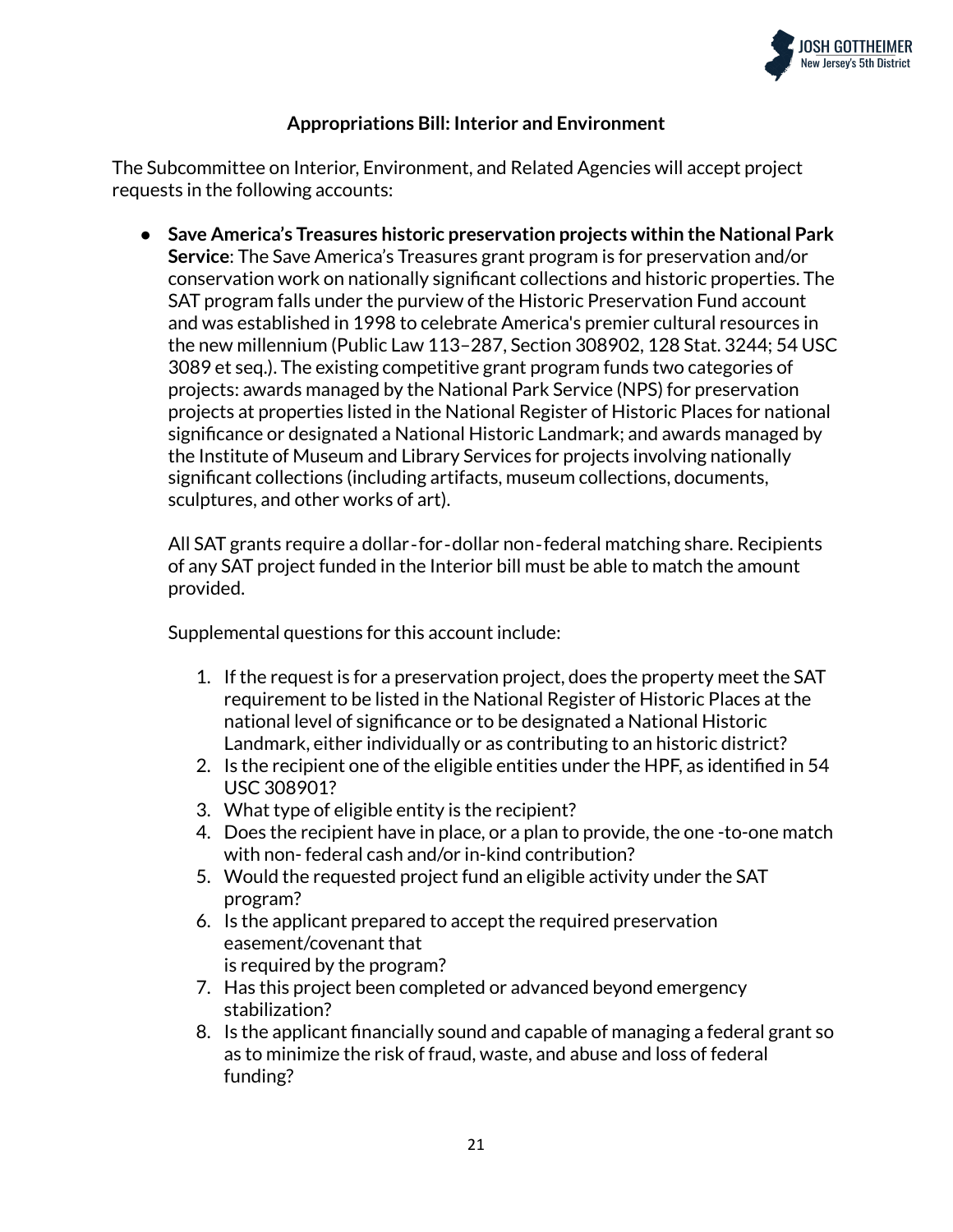

● **Federal land acquisitions through the Land and Water Conservation Fund**: Federal acquisition of lands and water and interests therein must be for the purpose of land and habitat conservation and the encouragement of outdoor recreation, as established by the Land and Water Conservation Fund (LWCF) Act of 1965. Land acquisition project requests funded from the LWCF should be requested through the agency that would manage the land being acquired. The four land management agencies are: within the Department of the Interior, (1) the Bureau of Land Management, (2) the Fish and Wildlife Service, (3) the National Park Service; and within the Department of Agriculture, (4) the Forest Service.

Supplemental questions for this account include:

- 1. Is the requested project on either the president's proposed or supplemental LWCF project list submitted by the agency?
- **Environmental Protection Agency State and Tribal Assistance Grants for certain water infrastructure projects**: The vast majority of requests made to the Interior Subcommittee are for STAG infrastructure grants. These grants fund local wastewater and drinking water infrastructure projects. This includes construction of and modifications to municipal sewage treatment plants and drinking water treatment plants. Similar to past practice, the Committee will be limiting STAG infrastructure grants only to projects that are publicly-owned or owned by a non-profit entity and that are otherwise eligible for the funding from that state's Clean Water or Drinking Water State Revolving Funds (SRF) loan programs. Members should use the range of House and Senate project amounts funded in FY22 as a general guide when making requests. In FY22, the majority of EPA STAG infrastructure projects funded in the House bill ranged from \$60,000 - \$3,500,000, though there were a handful of exceptions. Note that the Committee may consider higher project amounts for FY23, and any caps will be determined by the Chair after reviewing the full universe of requests.

There is a minimum 20% cost share requirement for any portion of a project funded through a STAG infrastructure grant. For example, a \$1 million project could receive a maximum of \$800,000 from the Federal government, with the remaining \$200,000 the responsibility of the grantee. In almost all cases, other federal funds cannot be used to meet this 20% cost share.

Supplemental questions for this account include:

- 1. Is this a Clean Water SRF project or a Drinking Water SRF project?
- 2. Does the project have (or expects to have within 12 months) its 20 percent matching fund requirement?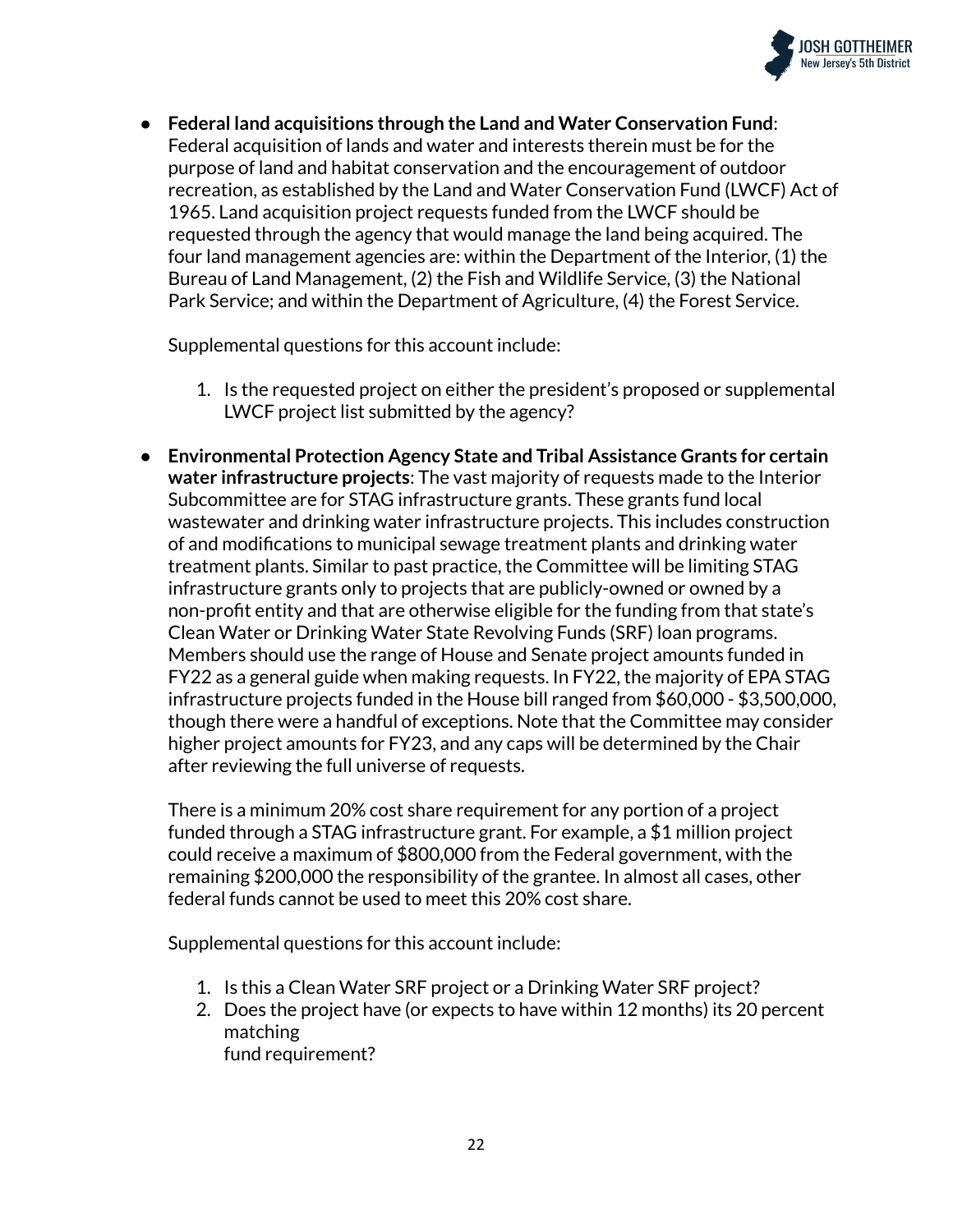

3. Is the project on your state's most recently finalized Clean Water/Drinking Water State

Revolving Fund Intended Use Plan?

- 4. Has the project received federal funds previously? If so, please describe.
- **Certain State and Private Forestry projects within the U.S. Forest Service**: The State and Private Forestry (S&PF) account provides technical and financial assistance, usually through the network of State Foresters, to improve the management, protection , and utilization of the Nation's forests. Community projects are usually limited and include various specific urban and community forestry projects and specific forest disease or pest treatment areas. Members may also request specific State fire assistance projects or specific forestry assistance projects in this account.

State and Private Forestry projects are required to meet the 1:1 matching requirement mandated by the Forest Service. Keep this in mind when considering the amount being requested for the project. The amount being requested can be no more than half of the total project cost to account for matching funds being used (ex. If a project has been calculated to cost \$200,000, then a request for a CPF can be no more than \$100,000 for that project to allow for 1:1 matching funds to be used.) Additionally, project amounts should be to the nearest thousand (ex. \$100,000 instead of \$100,500).

Supplemental questions for this account include:

- 1. Does the recipient have i place, or a plan to provide, the one -to-one match with non- federal cash and/or in-kind contribution?
- 2. Has the project received federal funds previously?If so, please describe.
- 3. Is the project ranked in a priority setting system/list?If so, please provide list name and rank.
- 4. How does this project meet the goals of the State Forest Action Plan and/or support community plans?
- 5. Does this project meet the eligibility requirements of one of the following Forest Service, State and Private Forestry Programs? Landscape Scale Restoration,

Forest Health Management, Cooperative Fire Assistance, Forest Stewardship, or Urban and Community Forestry

6. Provide evidence to support the project's eligibility within a specific State and Private Forestry program. Some examples include: (If landscape scale restoration) Does this project meet the eligibility requirements of the Landscape Scale Restoration program as listed in the instructions on the Forest Service website?(If Forest Health Management) Is this project treating a specific insect, disease, or invasive plant infestation listed in the FY23 Forest Service Budget Justification?(If Urban and Community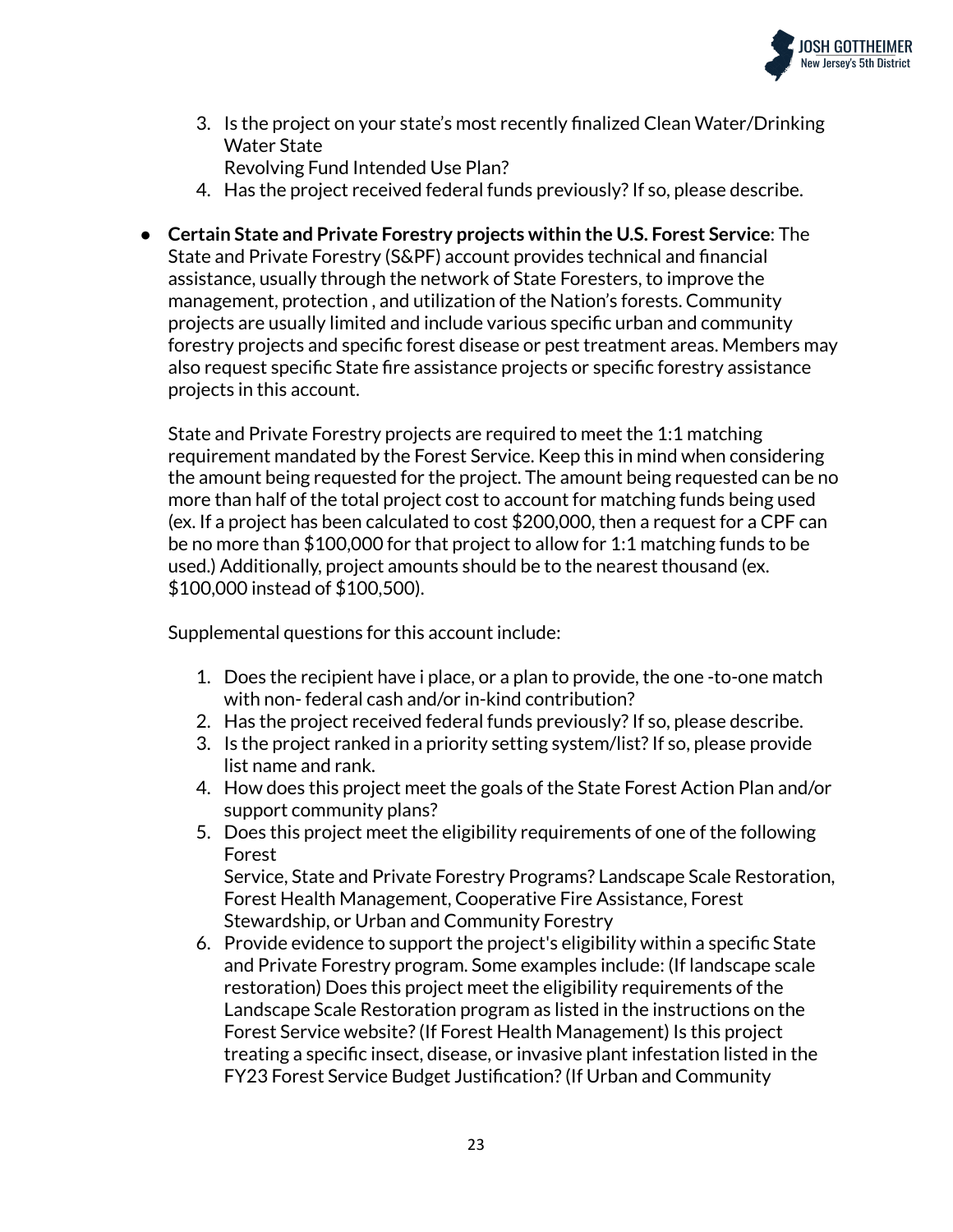

Forestry) How does the project meet the goals outlined in the 2016-2026 Urban Forestry Action plan?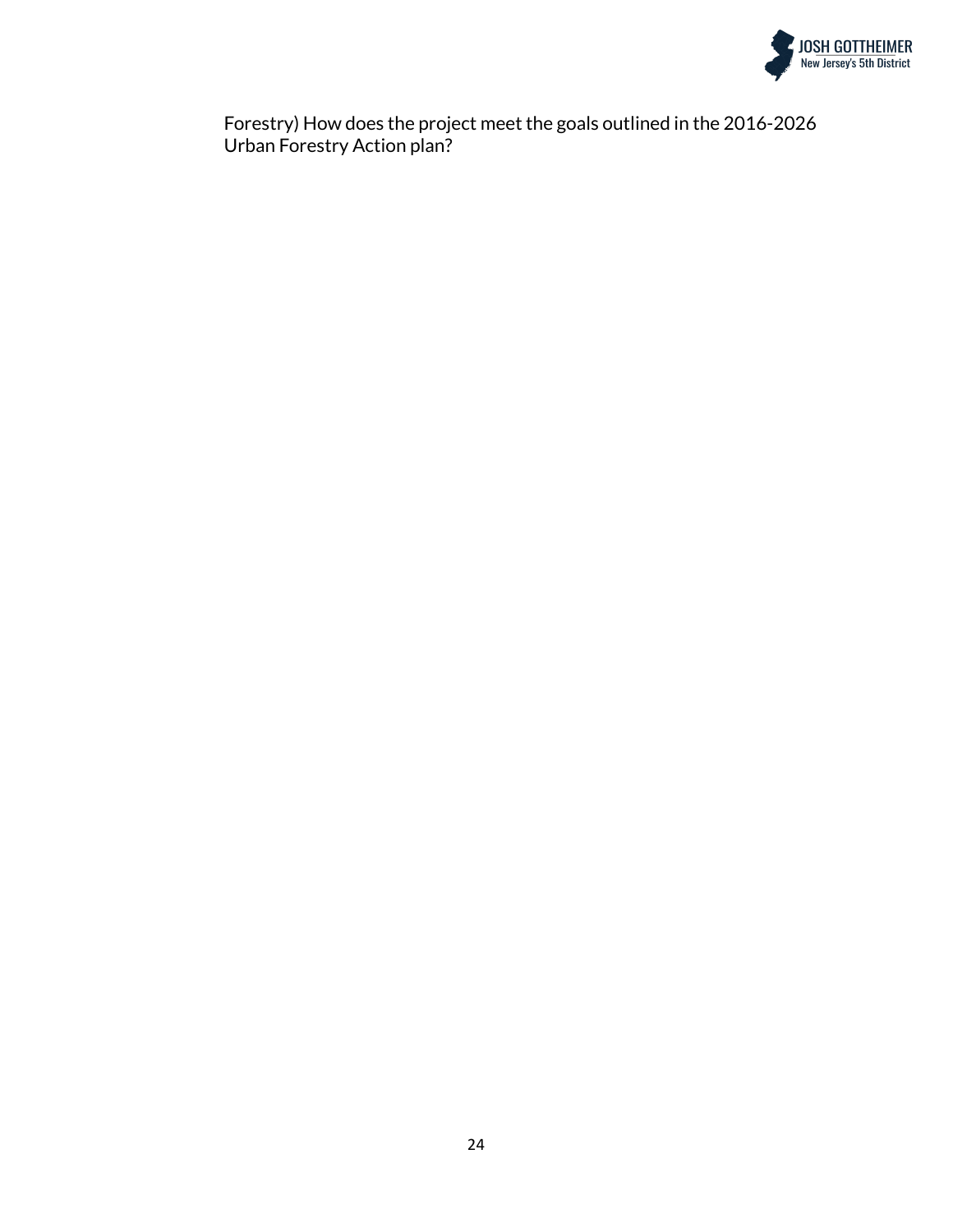

## **Appropriations Bill: Labor, Health and Human Services, and Education**

The Subcommittee on Labor, Health and Human Services, Education and Related Agencies will accept project requests in the following accounts:

● **Department of Labor—Employment and Training Administration—Training and Employment Services**: The Workforce Innovation and Opportunity Act demonstration program is the only Labor Department program that supports community project funding. Community project funding is designated under Training and Employment Services.

These projects must meet all statutorily mandated requirements, except that they are exempt from the requirement to compete. In addition, all projects must:

1) Include direct services to individuals to enhance employment opportunities;

2) Demonstrate evidence of a linkage with the State or local workforce investment system; and

3) Include an evaluation component.

Equipment purchases may be included within community project funding only as an incidental part of the entire project. A similar standard applies to curriculum development, which should be incidental to the project's emphasis on direct services to individuals. Community project funding cannot be used for construction or renovation of facilities.

● **Department of Health and Human Services—Health Resources and Services Administration—Program Management**: Grants to help with the cost of construction, renovation, or capital equipment for facilities for provision of health, mental health, or substance abuse services, training of health professionals, or medical research. Examples of eligible facilities include hospitals; health centers and clinics; skilled nursing facilities; mental health centers; facilities for schools of medicine, nursing or other health professions; and medical research laboratories.

In addition to construction and renovation, grants can be used to acquire capital equipment, such as lab equipment, x‐ray machines, and telehealth and information technology equipment. Equipment‐only grants—that is, grants not involving construction—are permissible (and commonly done). Generally, any equipment having a useful life of more than one year and a unit cost of at least \$5,000 will be eligible as capital equipment. In addition, equipment with lower costs may also be eligible, provided that it is treated as an item of capital expense under the recipient institution's pre‐existing, written accounting policies. One-time equipment expenses for health information systems and electronic medical records systems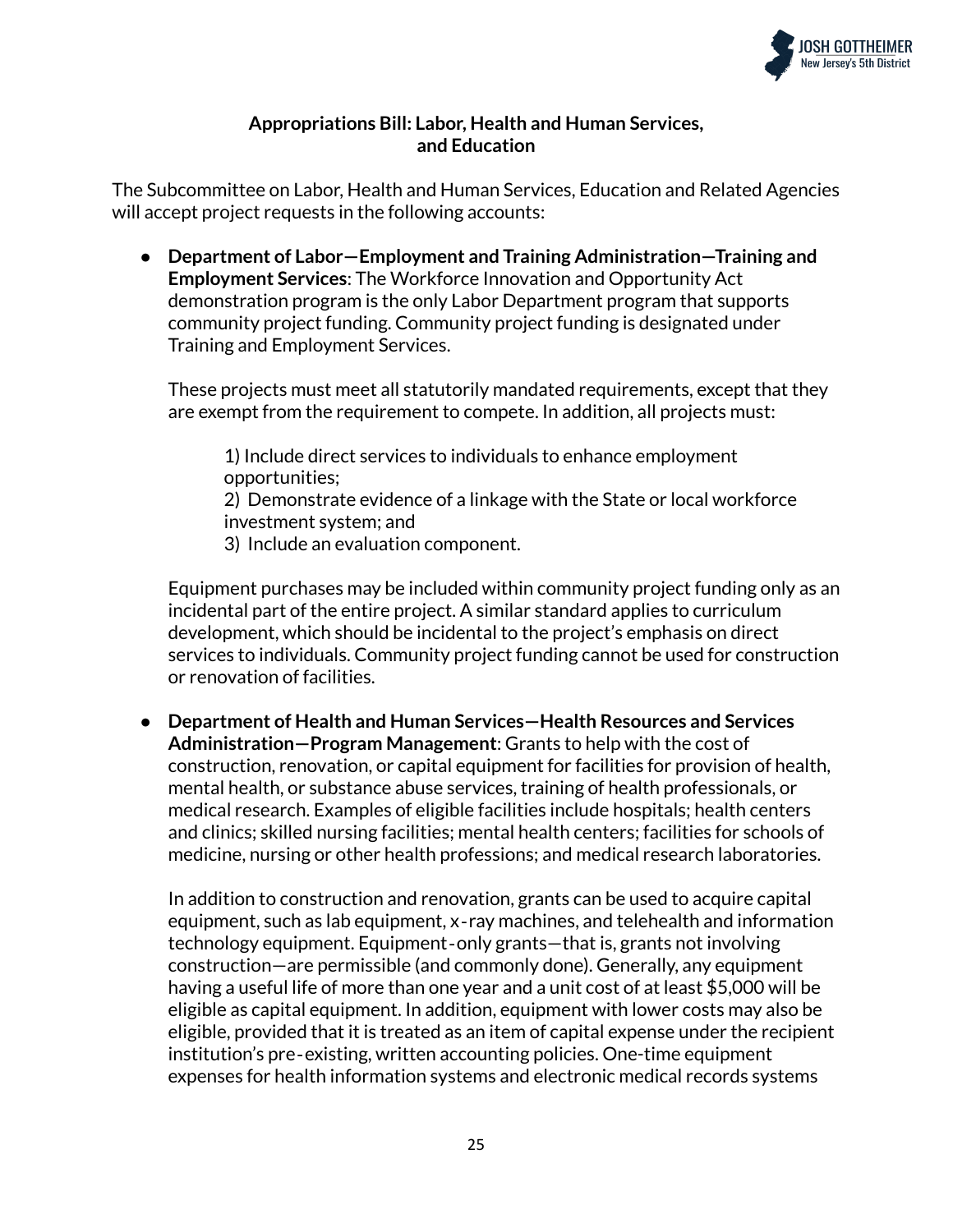

are permitted expenditures. The costs of expendable supplies such as pharmaceuticals, lab chemicals, or office paper are not eligible.

● **Department of Health and Human Services—Substance Abuse and Mental Health Services Administration—Health Surveillance and Program Support**: Community project funding through SAMHSA provides resources for substance use and/or mental health services — including prevention, harm reduction, treatment, or recovery support services.

Generally, SAMHSA projects cover:

- Evidence-based substance use disorder and/or mental health treatment services.
- Evidence-based harm reduction activities.
- Crisis services, including 24-hour mobile crisis teams.
- Suicide prevention activities including awareness training, screening, referral to treatment, as well as postvention activities.
- Recovery support services, which includes case management, outreach, peer recovery mentors, peer support specialists, childcare, training, transportation, and housing, as well as helping individuals to navigate these various services.
- Screening and assessment of individuals, including the presence of co-occurring mental and substance use disorders and referral to treatment.
- Referral and access to treatment services.
- Educational materials on substance misuse, HIV prevention, hepatitis prevention, and mental health promotion.
- Practitioners or community members training on evidence-based behavioral health practices.
- FDA-approved medications for the treatment of opioid use disorders in combination with comprehensive psychosocial services, including counseling, behavioral therapies, recovery support services, and other clinically appropriate services.
- Projects that support the hiring of behavioral health providers.
- Limited indirect costs that are directly related to the projects.
- **Department of Health and Human Services—Administration for Children and Families—Children and Families Services Programs**: Community project funding within ACF should be submitted through the Children and Families Services Programs account and must fall under one of the following categories:
	- $\circ$  Child Abuse Prevention  $-$  Community project funding may be used for projects to improve the prevention, assessment, identification, and treatment of child abuse and neglect through research, model service improvement, information dissemination, and technical assistance. Projects must serve or target children and families who are at risk or who have experienced child abuse and neglect.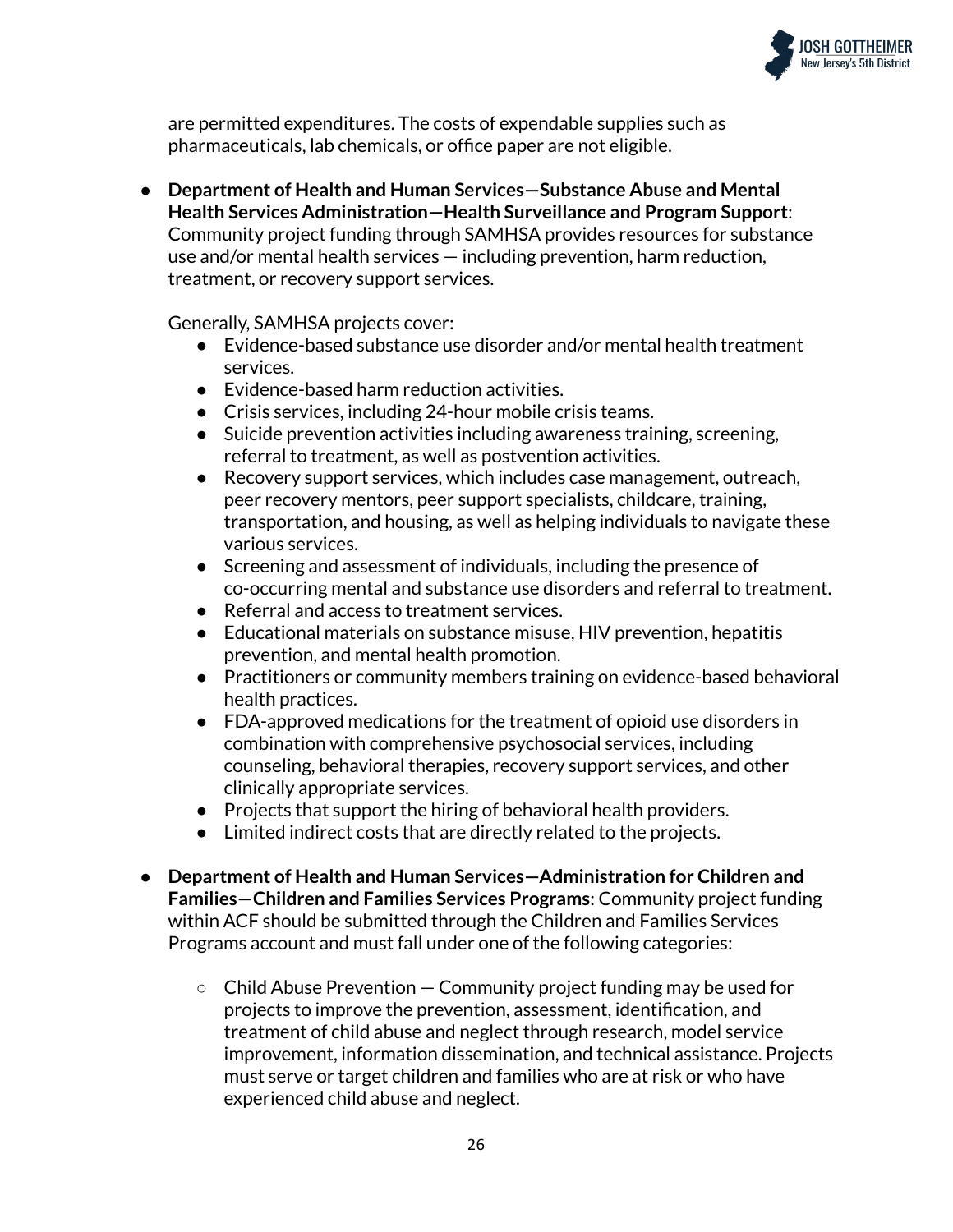

- Social Services Research and Demonstration Community project funding may be used for projects to promote the ability of families to thrive through financial self-sufficiency in order to prevent and reduce poverty and to promote the healthy development and greater well-being of children and families. Projects can serve a diverse population including: low-income individuals, children, youth, families, individuals with developmental disabilities, and Native Americans.
- **Department of Health and Human Services—Administration for Community Living—Aging and Disability Services Programs**: Community project funding may be used for projects to improve or create new opportunities for older adults, individuals of all ages with disabilities, and their eligible family caregivers, to live independently and participate fully in their communities. Generally, community project funding should focus on improving access to, or the quality of, education, health services, training, support services, and independent living services for older adults, individuals with disabilities, and eligible family caregivers.
- **Department of Education—Innovation and Improvement**: Community project funding for elementary and secondary education should be submitted through the Innovation and Improvement account. Elementary and secondary education community project funding includes instructional services, afterschool centers, curricula development, teacher training, acquisition of books and computers, arts education, social and emotional learning activities, full-service community schools, and early childhood education. In general, the focus of elementary and secondary education community project funding should be providing early childhood or K‐12 educational services.

Community project funding to provide and improve special education services at the elementary and secondary levels are also eligible under elementary and secondary education. Community project funding may include early intervention services for infants and toddlers, transition services, and postsecondary education services.

● **Department of Education—Higher Education**: Community project funding can be designated under this heading for a wide variety of higher education projects. Generally, community project funding should focus on improving access to, or the quality of, postsecondary education. Community project funding cannot be used for construction or renovation of academic buildings, except in the case of minor remodeling required as part of technology upgrades.

Examples of the types of projects that can be funded under FIPSE include projects to hire and train faculty, establish and improve degree programs, improve teacher preparation programs, develop and improve curricula, upgrade technology and telecommunications, acquire science laboratory equipment, provide student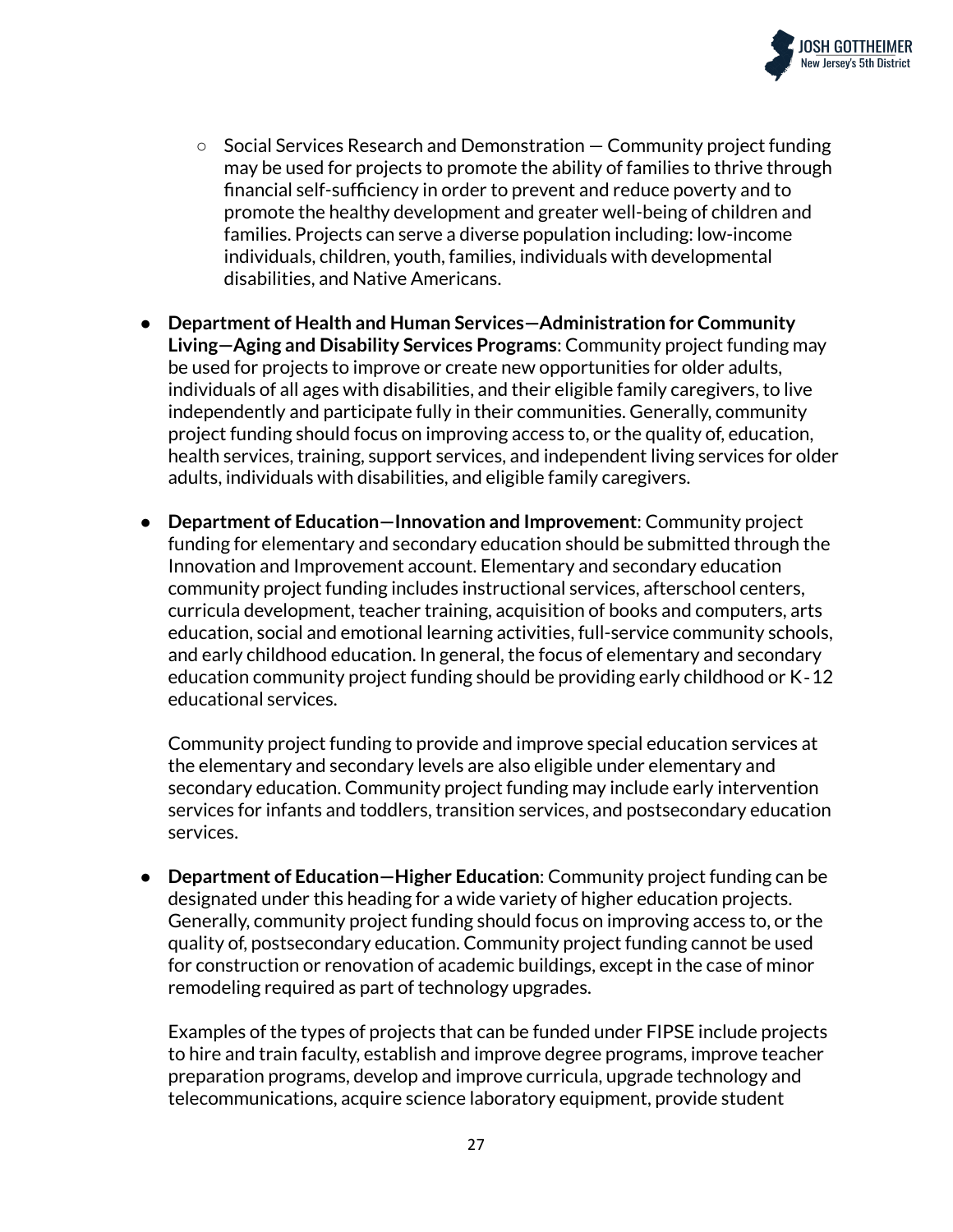

support, implement university partnerships with school districts, and establish research and training centers.

Supplemental questions for the Labor, Health and Human Services, and Education subcommittee include the following:

- 1. Please provide a budget breakdown for this project maximum of 10 budget items (i.e., do not upload a spreadsheet with dozens of budget items)
- 2. Please provide the website of the entity to receive funding for this project
- 3. One-Year Funding?(Yes/No)
- 4. If the request does not fully fund the project, please describe the source(s) of funding necessary to complete the project
- 5. Please indicate if you are aware of another Member making a request for this same project (Yes/No)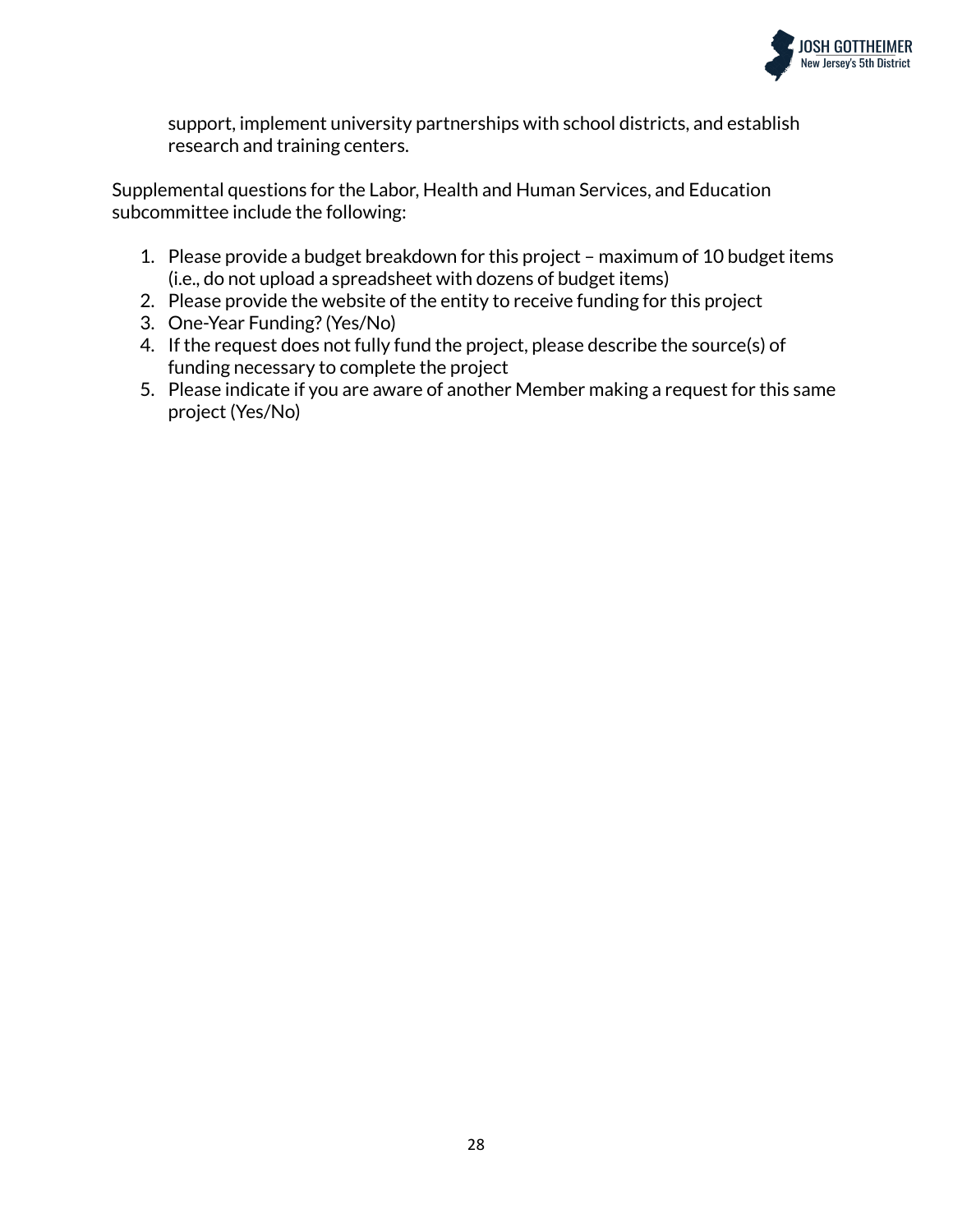

# **Appropriations Bill: Military Construction, Veterans Affairs**

**Department of Defense - Military Construction Accounts**: The following types of projects are eligible to be considered for community project funding, provided that they comply with the specified guidelines listed below. The subcommittee will not consider requests for community projects unless they appear on a list provided to Congress by the Secretary of Defense or his/her designee. More detail regarding such lists can be found below.

- Construction and Unspecified Minor Construction Active Components: Eligible community project requests include both construction and unspecified minor military construction projects for active components. An unspecified minor military construction project is a project that has an approved cost equal to or less than \$6,000,000. The types of projects under this heading include construction, installation, equipment of temporary or permanent public works, military installations, and facilities for the accounts listed below:
	- Army
	- Navy and Marine Corps
	- Air Force
	- Space Force
	- Defense-Wide Agencies (Special Operations Command (SOCOM), Defense Logistics Agency (DLA), etc.)
- Construction and Unspecified Minor Construction Reserve Components: Eligible community project requests include both construction and unspecified minor military construction projects for Reserve Components. An unspecified minor military construction project is a project that has an approved cost equal to or less than \$6,000,000. Some Reserve Component projects require a State funding match. Requesting offices must determine whether the proposed project requires such a match and if so, confirm that the project has current State match funding before the request can be considered. The types of projects under this heading include construction, expansion, rehabilitation, and conversion of facilities for training and administration for the accounts listed below:
	- Army National Guard
	- Air National Guard
	- Army Reserve
	- Navy Reserve
	- Air Force Reserve
- Planning and Design: Planning and design funding can be requested for specific projects when they are not yet at 35 percent design and therefore ineligible for construction funding. The types of projects under this heading include improving facility resilience, study, planning, design, and architect and engineer services for the accounts listed below:
	- Army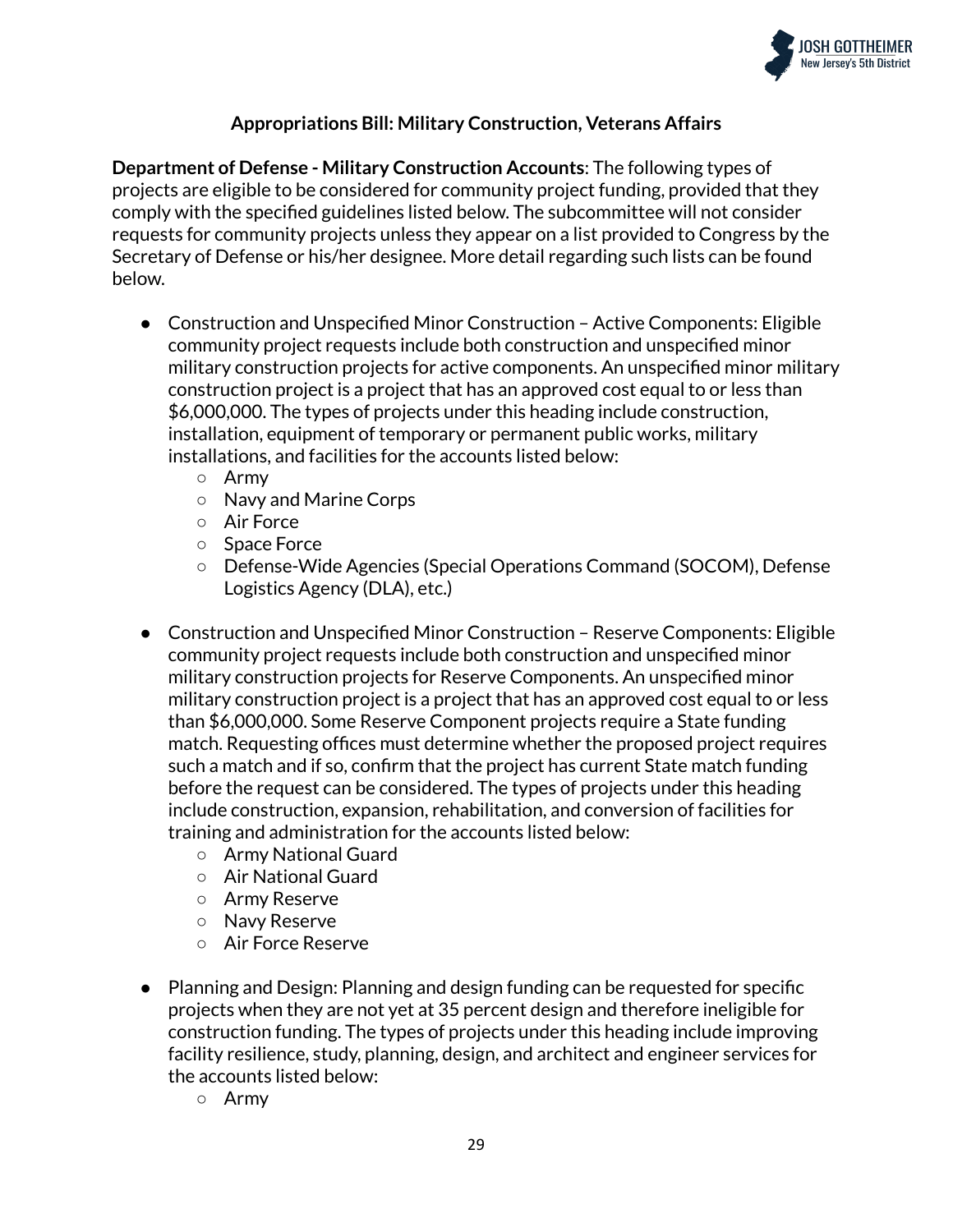

- Navy and Marine Corps
- Air Force
- Space Force
- $\circ$  Defense-Wide Agencies (SOCOM, DHA, etc.)  $\triangleright$  Army National Guard
- Air National Guard
- Army Reserve
- Navy Reserve
- Air Force Reserve
- For Community Project Funding requests for DoD Military Construction, you will need to answer supplemental questions in support of these requests specifically. The subcommittee- specific questions and additional information required include:
	- Which Service is the project for?
	- State/territory where project is located.
	- Installation Name.
	- Project Name and Amount.
	- Is the funding request for major construction, minor construction, or planning and design?
	- Is the project on the FY 2023-2027 FYDP?If so, for what fiscal year?
	- $\circ$  Is the project on a Service unfunded requirement (UFR)/unfunded priority list (UPL)?
	- $\circ$  Is the project a cost-to-complete from a prior year? If so, what year?
	- $\circ$  DD Form 1391.
	- If a Reserve Component project, does it require a State funding match?
	- Is the project at 35 percent design and shovel-ready in FY 2023?
	- Can the project funds be obligated within 12 months of enactment of the bill?
	- $\circ$  If a construction funding request, has the Environmental Impact Study been initiated?
	- $\circ$  Was the project previously authorized? If not, has a corresponding request been submitted to HASC?
	- Who is the point of contact in the requesting office?

**Department of Veterans Affairs**: The following information outlines the type of projects that are eligible to be considered for community project funding, provided that they comply with the specified guidelines listed below. The subcommittee will not consider requests for community projects unless they appear on VA's 2023 Construction SCIP List.

● VA has three types of construction projects: Major Construction (projects that are expected to cost above \$20,000,000), Minor Construction (projects that are expected to cost equal to or less than \$20,000,000), and Nonrecurring Maintenance (NRM) (projects that consist of upkeep, construction and maintaining building systems). The classification of each construction project is determined by VA.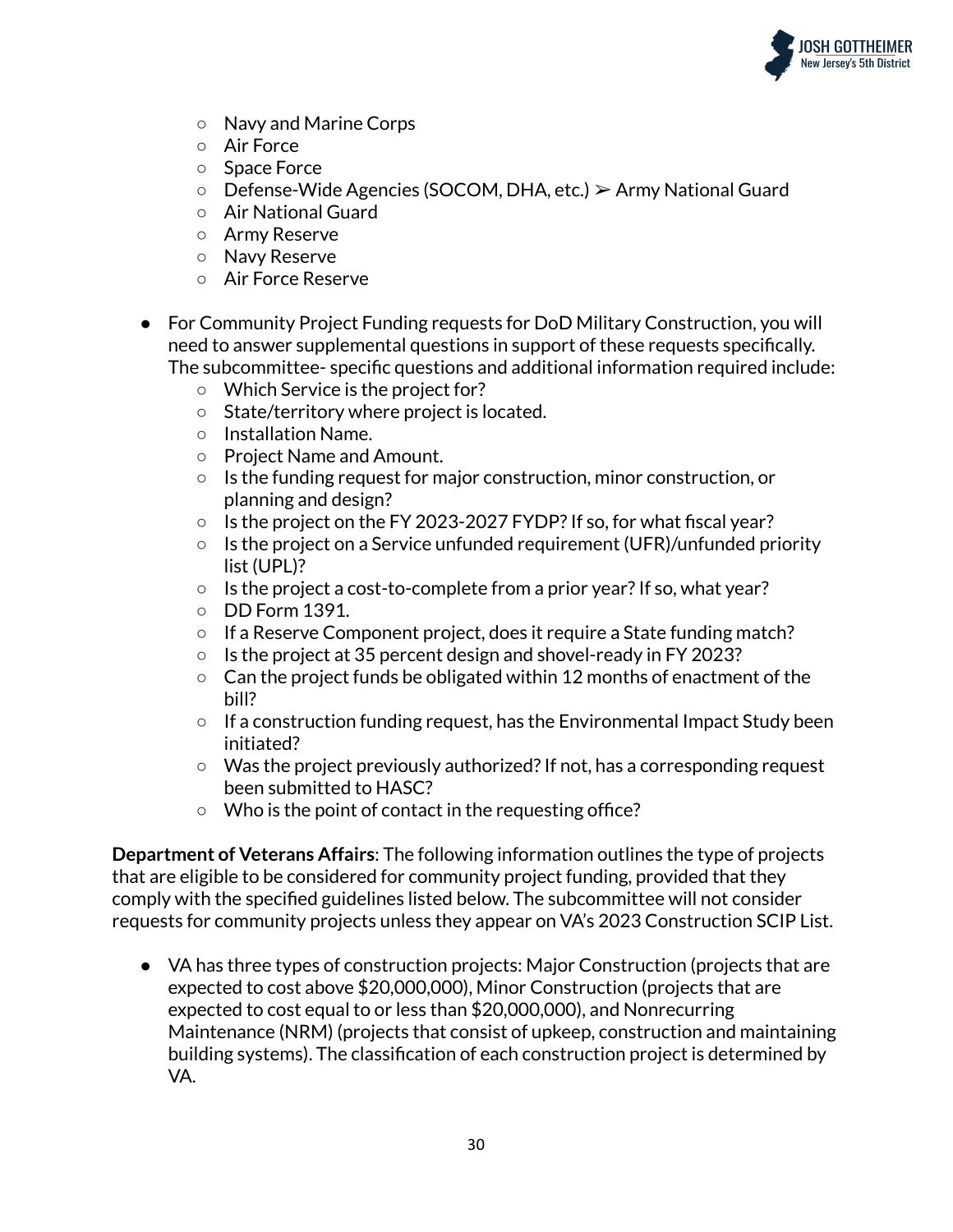

Community project funding requests are eligible ONLY for VA Minor Construction projects. VA's Minor Construction program includes capital projects with costs equal to or less than \$20,000,000, particularly projects that construct new space instead of renovating existing space. Examples may include expanding existing facility square footage to provide additional healthcare capacity, construction of specialty care buildings or clinics, building of parking structures, or expanding gravesite space at cemeteries.

The Committee will only consider projects that appear on VA's Integrated Department- wide Priority List for 2023 Construction Projects (2023 Construction SCIP List). This list will be included in the FY 2023 President's Budget submission.

- For Community Project Funding requests for VA Minor Construction, you will need to answer supplemental questions in support of these requests specifically. The subcommittee -specific questions and additional information required include:
	- State/territory where the project is located.
	- City where the project is located.
	- Veterans Integrated Services Network (VISN) where the project is located or VA Administration.
	- Specific facility where the project is located.
	- Is the project listed on VA's 2023 Construction Strategic Capital Investment Planning (SCIP) list?
	- VA Construction Program Type (note only Minor Construction projects are eligible for CPF funding).
	- What is the total estimated cost of the project?(must be equal to or less than \$20 million)
	- Where is the project in the construction process?[Planning; Design; Awaiting construction; In the middle of construction; Other, please explain]
	- Please provide a history of Federal funding for the project, if any.
	- $\circ$  Can the project funds be obligated within 12 months of enactment of the bill?
	- Why is the project a priority for the Congressional district?
	- Who is the point of contact in the requesting office?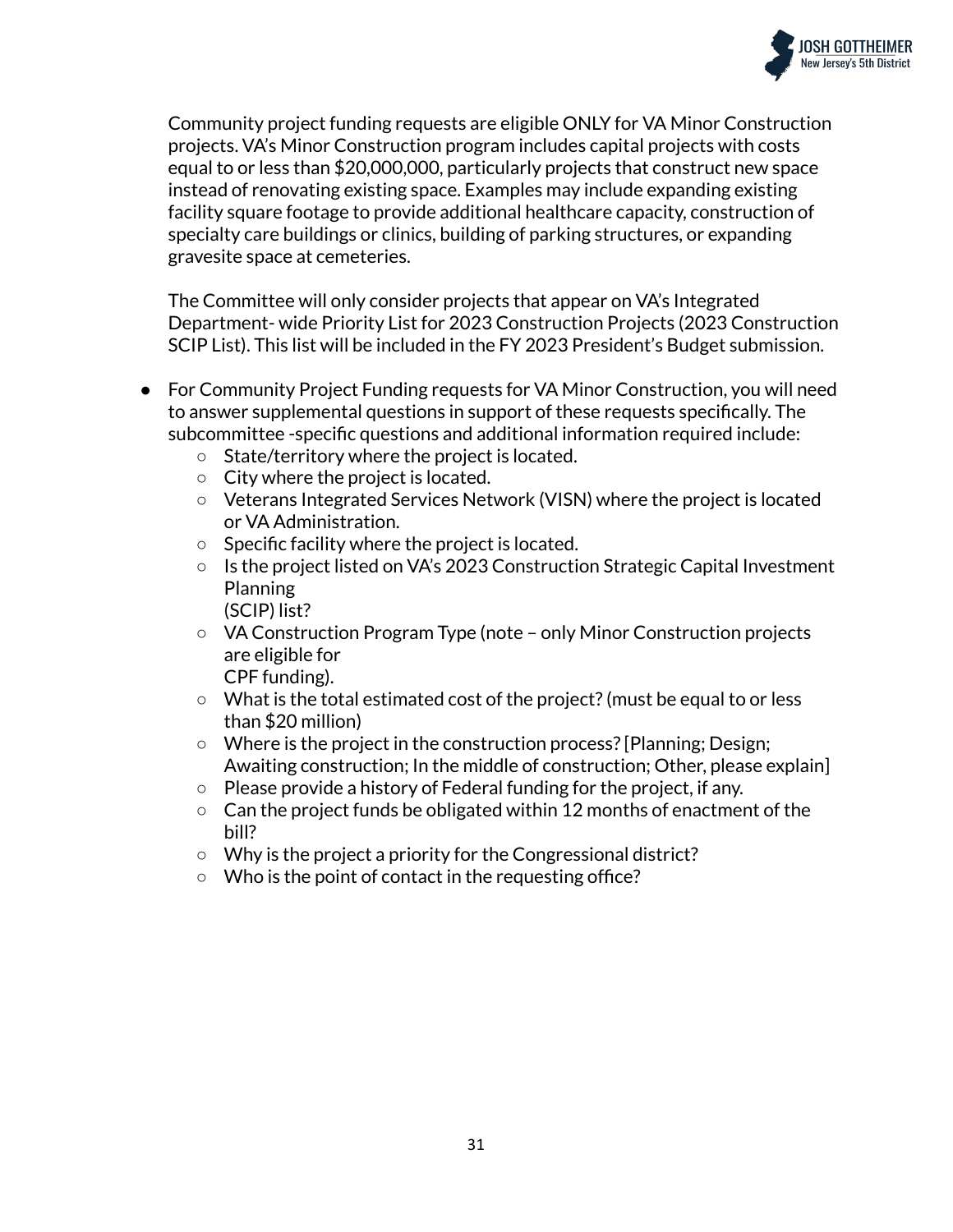

## **Appropriations Bill: Transportation, Housing and Urban Development**

Four accounts in the THUD appropriations bill will be open for community project funding requests:

- **Department of Transportation – AirportImprovement Program (AIP)**: Projects for enhancing airport safety, capacity, and security, and mitigating environmental concerns in accordance with sections 47101 to 47175 of title 49, United States Code, and FAA policy and guidance.
- **Department of Transportation – Highway Infrastructure Projects**: Highway capital projects eligible under title 23 of the United States Code. Eligible projects are described under Section 133(b) of title 23, United States Code and generally include roughly one million miles of Federal-aid highways, bridges on any public road, and transit capital projects. Tribal and territorial capital projects authorized under Chapter 2 of title 23, United States Code, are also eligible.
- **Department of Transportation Transit Infrastructure Projects: Transit capital** projects eligible under chapter 53 of title 49 of the United States Code. Public transportation or transit is defined in Section 5302(15) and (22) of title 49, United States Code, as regular, continuing shared-ride surface transportation that is open to the general public or open to a segment of the general public defined by age, disability, or low income, and does not include intercity passenger rail transportation, intercity bus service, charter bus service, school bus service, sightseeing service, courtesy shuttle service for patrons of one or more specific establishments, or intra-terminal or intra-facility shuttle services.
- **Department of Housing and Urban Development – Economic Development Initiative (EDI)**: EDI community project funding may be used for economic and community development activities, including land or site acquisition, demolition or rehabilitation of housing or facilities, construction and capital improvements of public facilities (including water and sewer facilities), and public services. Requests may also include planning and other activities consistent with previously funded activities eligible under the Community Development Block Grant (CDBG) program (title I of the Housing and Community Development Act of 1974, as amended (42 U.S.C. 5301 et seq.)), unless otherwise specified. EDI community project funding is not eligible for the reimbursement of expenses for activities or costs incurred prior to the obligation of funds, if such activities are not eligible under the CDBG program. Capital and operating expenses for fire and police stations are not eligible for EDI community project funding.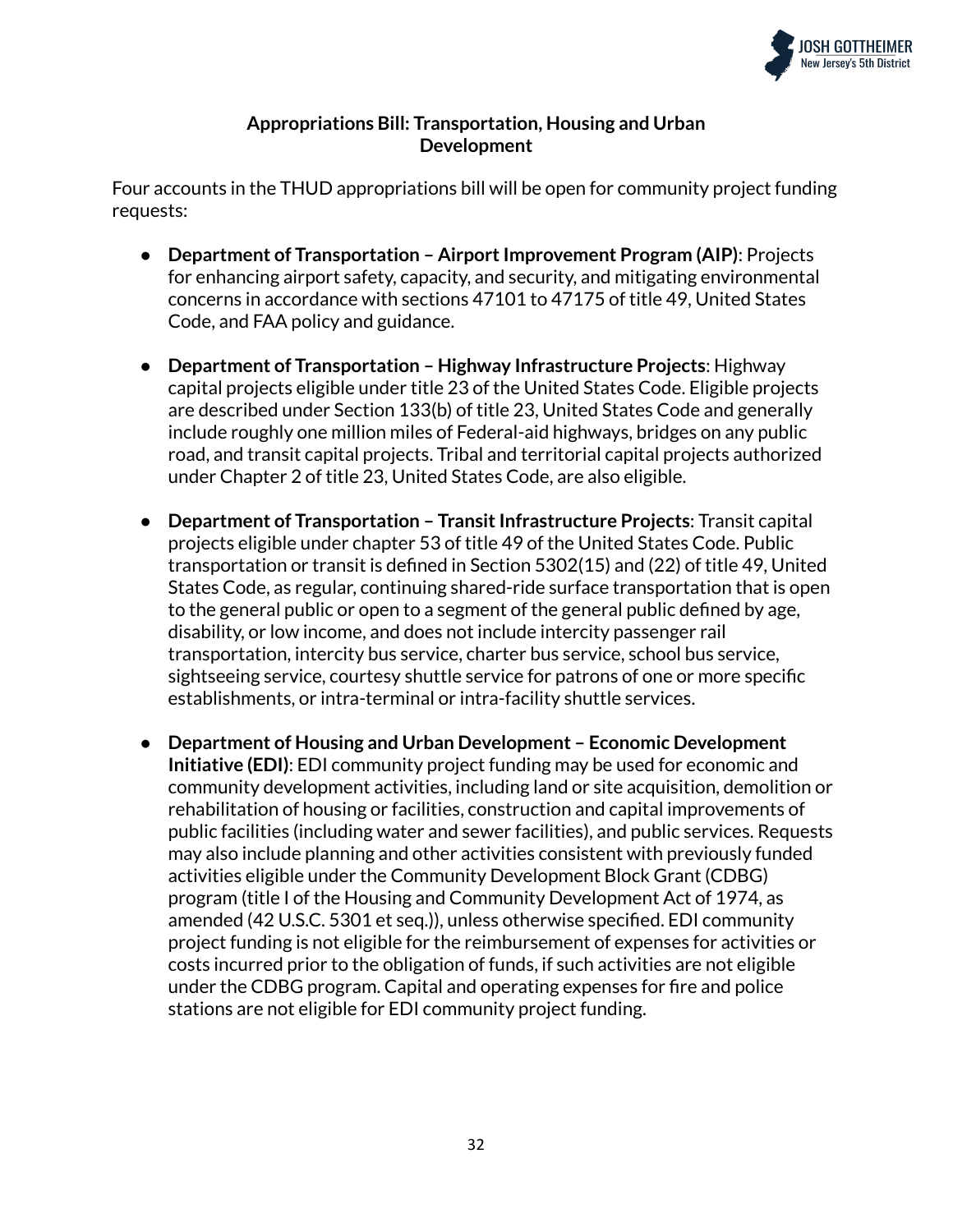

# **Frequently Asked Questions**

*The process of requesting and submitting requestsfor Community Project Funding can be confusing. Here are some of the most frequently asked questions about the process. Please check thissection for answersto many of your questions before following up with my staff.*

# **What is Community Project Funding?**

Community Project Funding is generally defined as spending provisions in federal legislation that:

- Are requested on behalf of constituents or constituent organizations by a Member of Congress;
- Provides, authorizes, or recommends a specific amount of discretionary budget authority, credit authority, or specific funding amount to a specific entity for a specific purpose; and,
- The purpose of the project must meet the objective of a federal program under existing law.

Community Project Funding is typically requested for projects with a clear purpose and goal above and beyond normal operating activities, for which private, non-federal funding is not available or sufficient. Community Project Funding will typically only serve as a partial contribution to the total cost of a project.

#### **Is there a deadline for submitting a request?**

Yes. The deadline to submit a Community Project Funding request for our Office is 5 pm EDT on April 19, 2022.

#### **Whatif I miss a deadline? Are any exceptions made ifthe bill hasn't been passed?**

Congressional Offices review numerous requests in a short amount of time. As a result, deadlines are strictly enforced. Once my Office submits our requests to the full committee, I am unable to change or add requests. That is why it's important to submit your request before the deadline.

#### **Are Community Project Funding requests publicly disclosed?**

Yes. All requests for Community Project Funding submitted by the Member to the committee for consideration must be publicly listed on that Member's website, including the name and address of the requestor, the amount requested, and the justification for use of taxpayer funds.

#### **Are there limitations on what Community Project Funding can be used for?**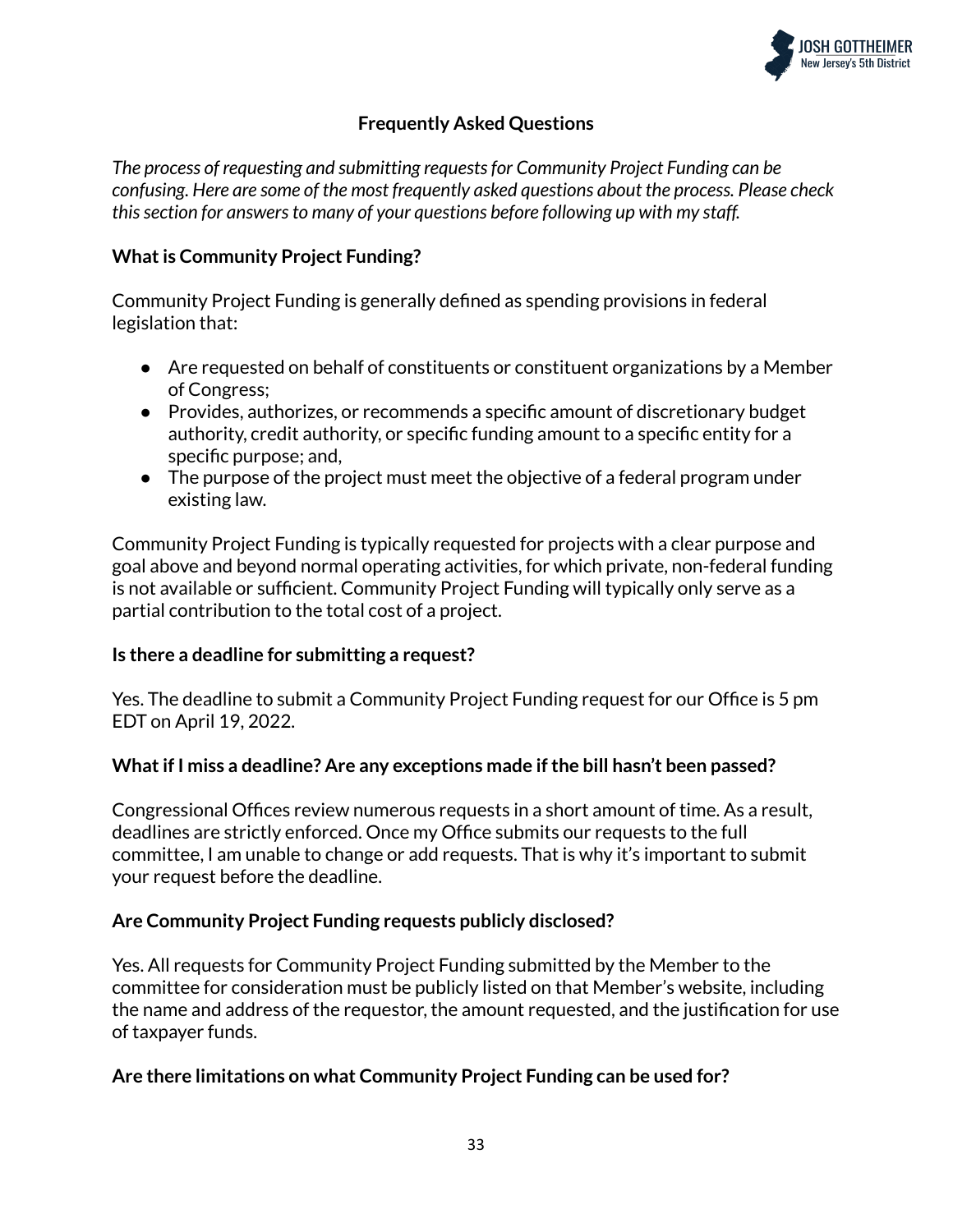

Yes. Federal Programs have very specific restrictions on how federal funds can be used. It is recommended that you closely examine this guide for references to eligible uses or limitations on use. Generally, funding cannot be used for debt service, recurring or routine expenses, reimbursement of costs, or projects that cannot demonstrate value to the community.

# **Can** I request funding for "bricks and mortar"?

In general, no. One of the most common requests for funding is for building construction or renovation. Most appropriations accounts specifically prohibit this kind of project given the high demand.

There are some exceptions to this rule, including the Economic Development Initiative under the Department of Housing and Urban Development, and certain projects under the Military Construction Subcommittee, etc.

#### **Should I submit my requestto both my representatives in the House and Senate?**

Yes. It is strongly recommended that you submit your request to all your federal representatives.

# **How much should I request?**

It depends on the account from which you are requesting funds. You should not request more funds than you need or that can be realistically spent in the Fiscal Year for which you receive the funds. While you should request the amount that can be expended in the upcoming Fiscal Year that you need, please remember that projects are rarely funded fully due to budgetary restraints. Receipt of funds from Community Project Funding in one Fiscal Year is not a guarantee for Community Project Funding in future Fiscal Years.

#### **Whatif I do not know the appropriate Account or Agency for my project request?**

This guide has been prepared to outline information on available accounts. Requestors should use this guide to identify the appropriate account to identify one that meets the needs of your project or organization. Please call my Office if you need additional information.

#### **If** my project is funded, will I receive the full amount I request?

There is no guarantee that an approved Community Project Funding request will be funded at the requested level. It is very likely that you will only receive a portion of your request, if funded at all. This is mostly due to budgetary restraints. Please keep this in mind when requesting support for your project.

#### **Do I need letters of support?**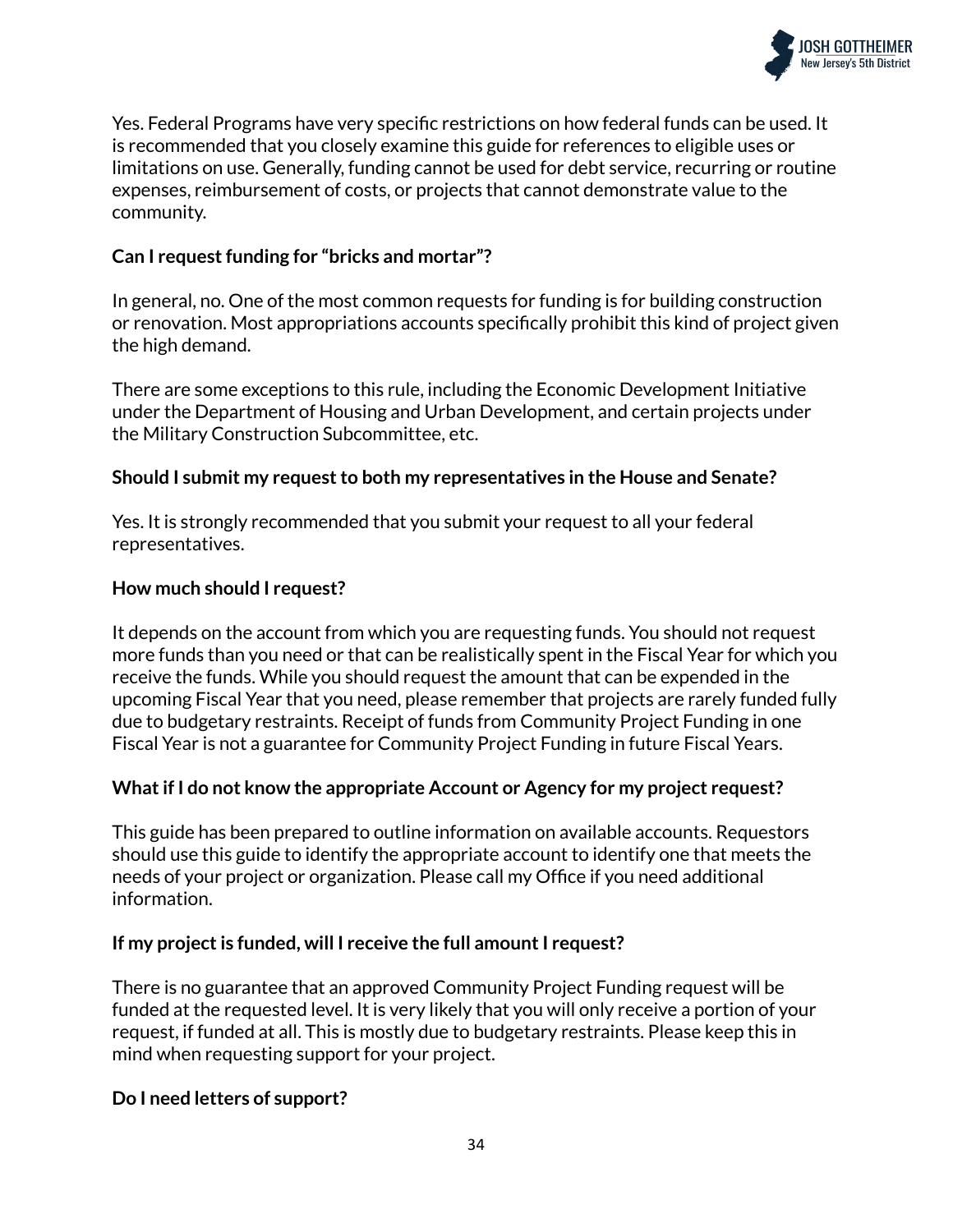

Yes. The more community support for a project, the better. As listed above, letters of support from local, municipal, and state elected officials and stakeholders, as well as editorials and articles in local newspapers on the importance and necessity of the project are all important.

## **I submitted a request. Will it be approved? When will I know?**

The FY 2023 Community Project Funding process is extremely targeted and this process is also very competitive. While my team will look at all requests, it is strongly recommended you explore other grant and funding sources as well.

Many subcommittee deadlines are in late-April. In order for my team and I to properly examine all requests, my Office's deadline is April 19 by 5 pm EDT.

The House Appropriations bills are typically considered in the late spring, with the Senate considering bills in late spring and over the summer. The House and Senate must convene a "conference committee" to work out the differences in each of those bills.

The Committee requires all Members to publicly disclose and post their final requests to the Appropriations Committee once the requests are made. Please remember, even if your project is supported in the House or Senate Appropriations bills, the funding level is subject to change until the final bill is signed into law.

# **If my Community Project Funding requestis granted, whatis the process for getting the assistance and how quickly will I receive it?**

In general, recipients of Community Project Funding will be contacted by the appropriate agency or office that oversees the account from which your project received funding. This cannot happen until the appropriations bill in which your project was listed is signed into law. The timing varies between departments and agencies – some may start the process within several weeks, others may take several months after the bill's enactment into law.

In most cases, you will have to complete and submit a grant application outlining the project's goals, cost estimates and other requirements. You will work with a program or contract officer to complete these steps; they may have questions or additional requirements that could affect the timing of the obligations or outlay of funding to your organization.

The process of accessing funding and the time it takes to complete the necessary steps, surprises many recipients who expect the money to be provided immediately.

Please be sure to take this into account when submitting a request.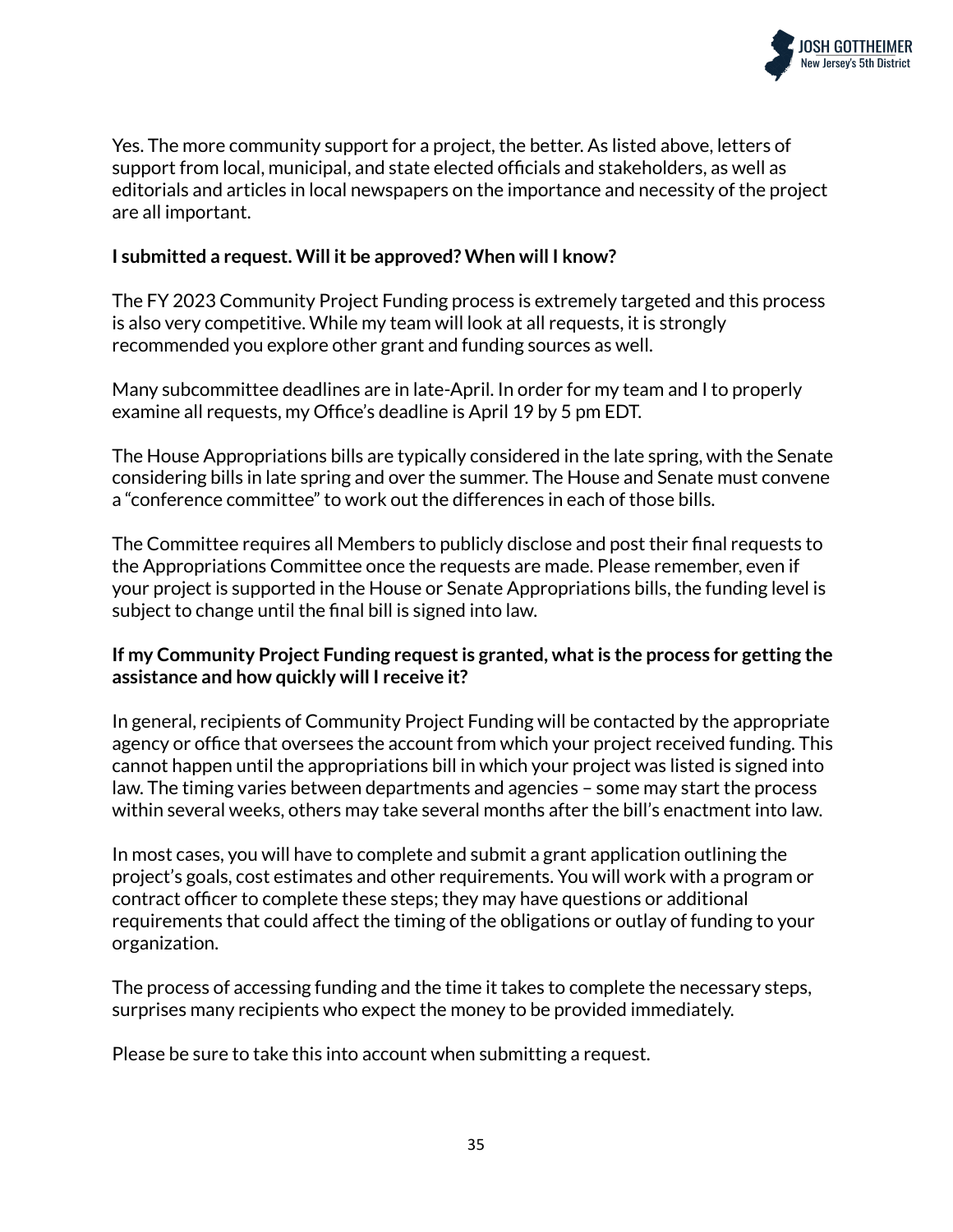

#### **Can I depend on receiving Community Project Funding for the same project more than once?**

Generally, no. Most successful requests are one‐time infusions of funding, generally used to launch a project or partially contribute towards the total cost of a project.

Given the limitations on the appropriations process for Community Project Funding, there is no guarantee that Congress will support a project for more than one year. However, you should discuss the needs of your project with your Congressional sponsor(s) if you believe that federal support will be needed beyond a single fiscal year.